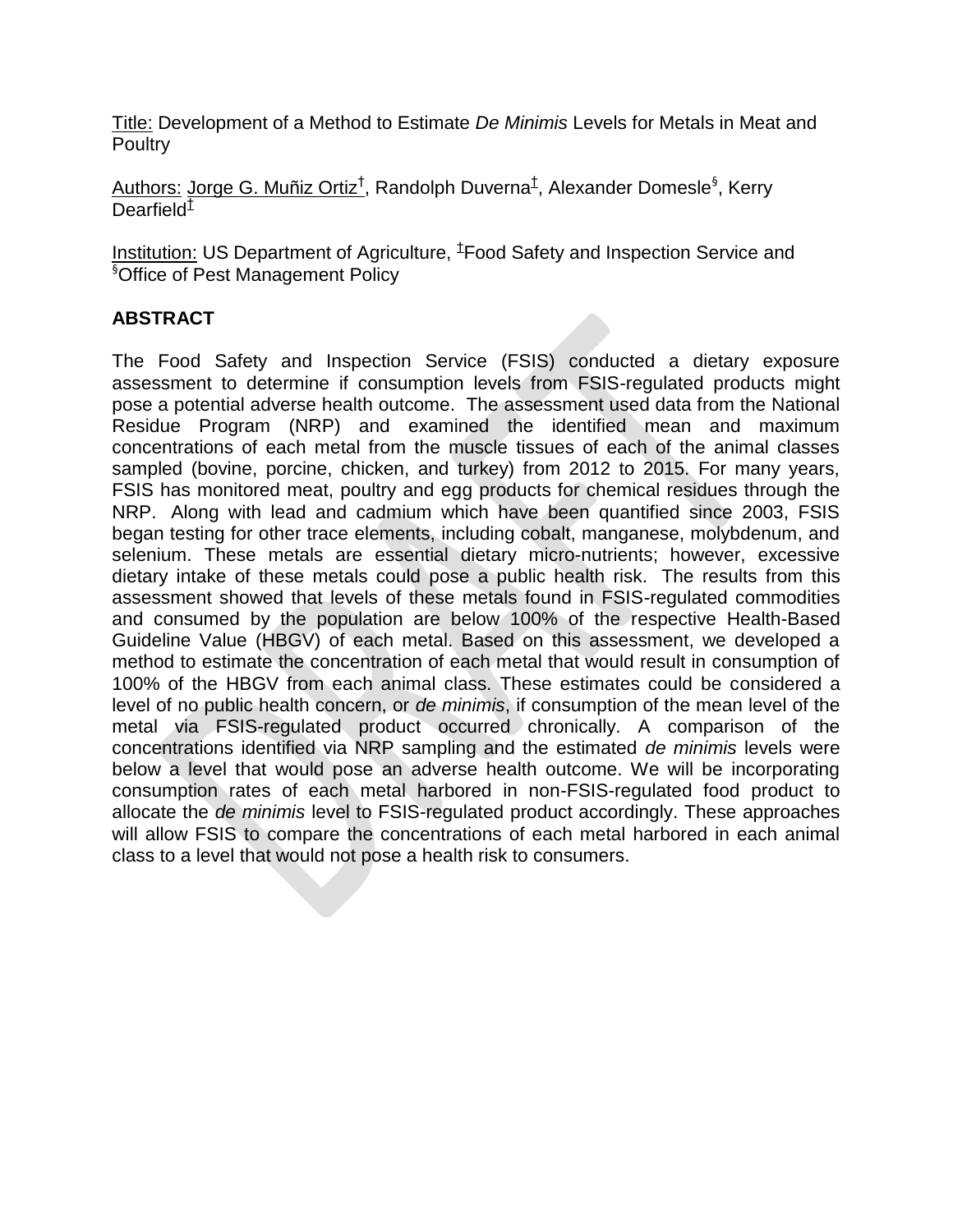#### **One Team, One Purpose**





## **Food Safety and Inspection Service**

Protecting Public Health and Preventing Foodborne Illness

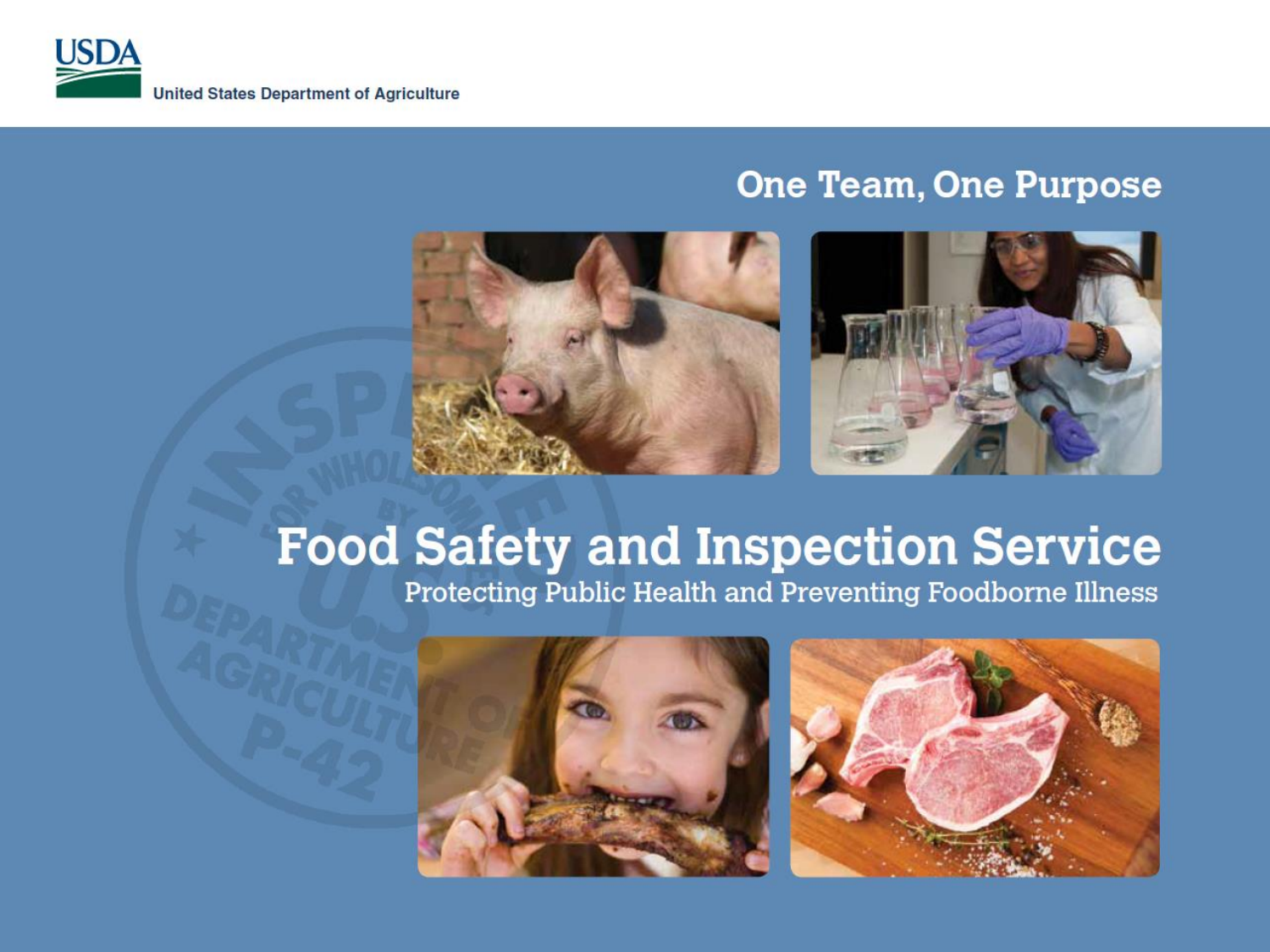## Presence of Metals in Various Food Products

Jorge G. Muñiz Ortiz, Ph.D. July 28, 2015 Lieutenant, US Public Health Service Toxicologist, USDA/FSIS

ILSI North America Technical Committee on Food and Chemical Safety 2015 IAFP Scientific Session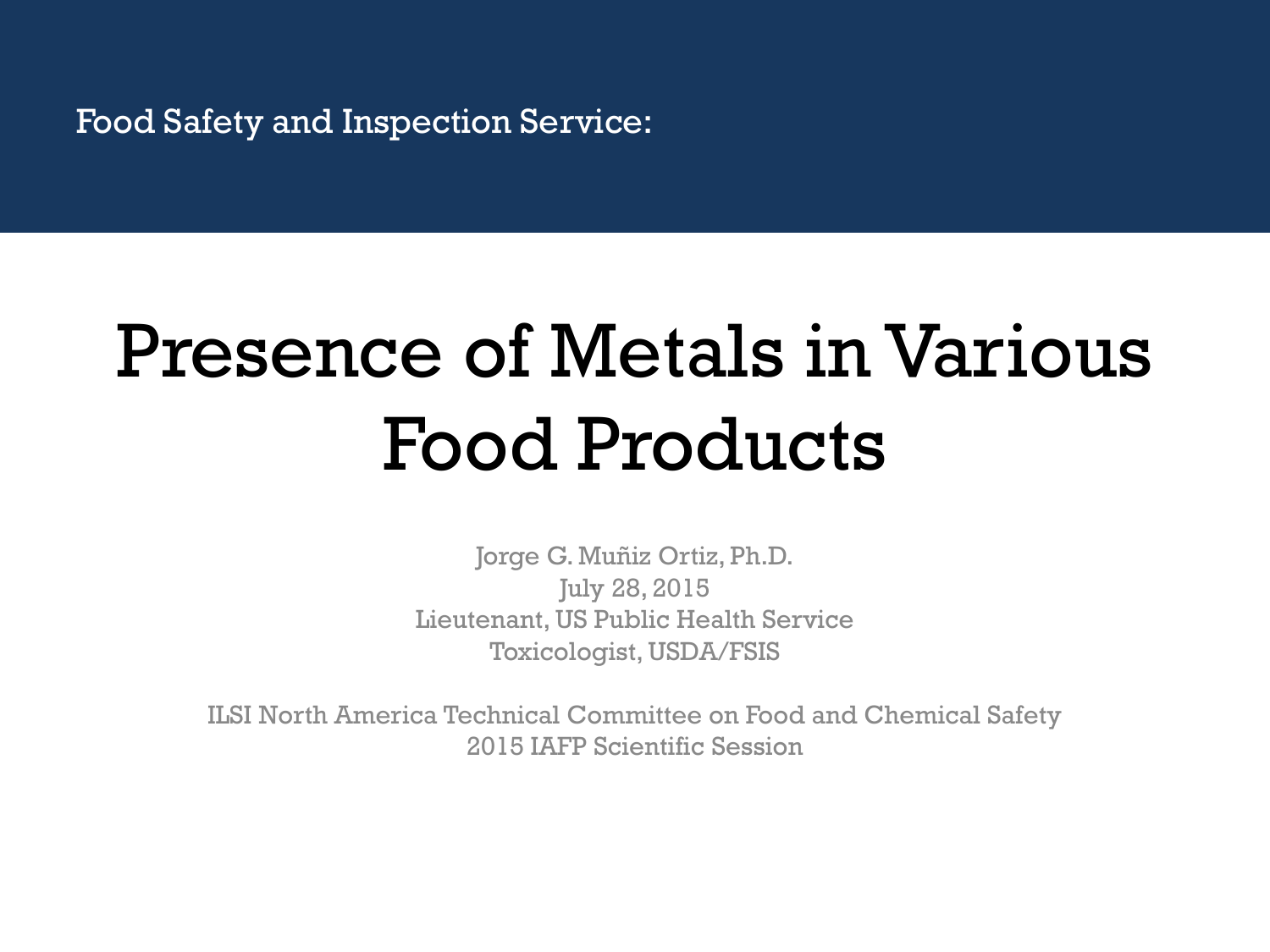## Outline

- Introduction
- Background
	- Food Safety and Inspection Service
		- National Residue Program
	- Food and Drug Administration
		- Total Diet Study
- Data from Regulatory Agencies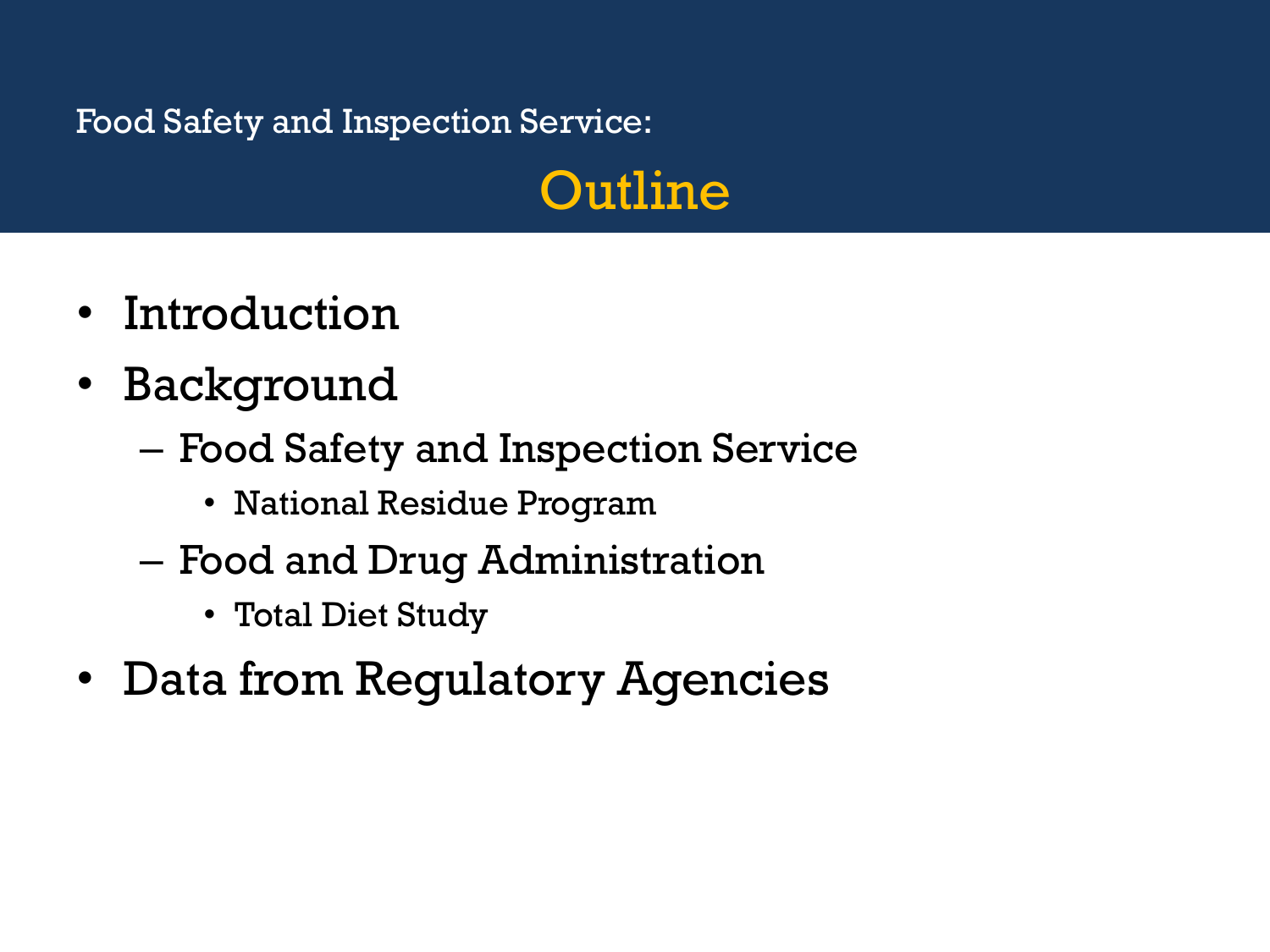Food Safety and Inspection Service: Data Disclaimer

- Data from FDA and FSIS sampling.
- Is publically available from the FSIS and FDA website.
- Metals chosen based on the high sensitivity of the methods used by the FSIS labs.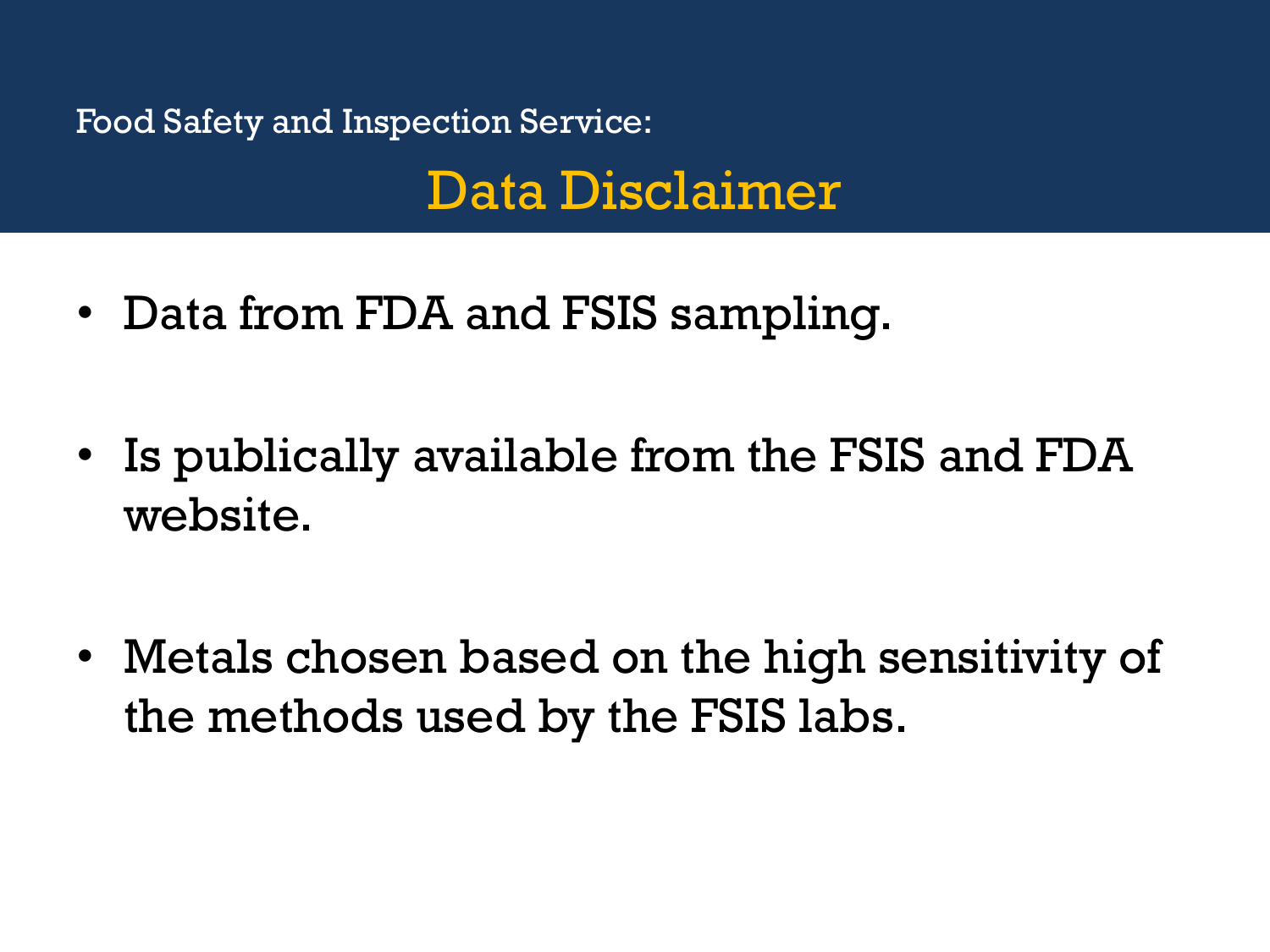## Periodic Table of Elements

|   |                                                       | 2                                                | 3                                        | 4                                          | 5                                                                                                                  | 6                                                                                        | 7                                       | 8                                                                                                 | 9                                                        | 10                                                             |                                                            | 11                        | 12                                                                                          | 13                                                        | 14                                                              | 15                                               | 16                                                                                              | 17                                              | 18                                                                               |  |
|---|-------------------------------------------------------|--------------------------------------------------|------------------------------------------|--------------------------------------------|--------------------------------------------------------------------------------------------------------------------|------------------------------------------------------------------------------------------|-----------------------------------------|---------------------------------------------------------------------------------------------------|----------------------------------------------------------|----------------------------------------------------------------|------------------------------------------------------------|---------------------------|---------------------------------------------------------------------------------------------|-----------------------------------------------------------|-----------------------------------------------------------------|--------------------------------------------------|-------------------------------------------------------------------------------------------------|-------------------------------------------------|----------------------------------------------------------------------------------|--|
|   | н<br>Hydrogen<br>1.00794                              | Atomic #<br>Symbol<br>Name<br><b>Atomic Mass</b> | $\mathbf c$                              | Solid                                      |                                                                                                                    |                                                                                          |                                         | <b>Metals</b>                                                                                     |                                                          |                                                                |                                                            | <b>Nonmetals</b>          |                                                                                             |                                                           |                                                                 |                                                  |                                                                                                 |                                                 | $\overline{2}$<br>He<br>Helium<br>4.002602                                       |  |
| 2 | ц<br>Lithium<br>6.941                                 | <b>Be</b><br>Beryllium<br>9.012182               | Н                                        | <b>Hg</b> Liquid<br>Gas                    |                                                                                                                    | Alkali metals                                                                            | earth metals<br><u>Alkaline</u>         | Lanthanoids                                                                                       | metals                                                   | Poor metals<br>Transition                                      | <b>vomnetals</b><br><b>Other</b>                           | Noble                     |                                                                                             | в                                                         | c<br>Carbon<br>12.0107                                          | N<br>Nitrogen<br>14.0067                         | 8<br>$\overline{\mathbf{o}}$<br>Oxygen<br>15.9994                                               | F<br>Fluorine<br>18.9984032                     | 10<br><b>Ne</b><br>Neon<br>20.1797                                               |  |
| 3 | Na<br>Sodium<br>2.98976928                            | 12 <sub>2</sub><br>Mg<br>Magnesium<br>24.3050    |                                          | <b>Rf</b> Unknown                          |                                                                                                                    |                                                                                          |                                         | <b>Actinoids</b>                                                                                  |                                                          |                                                                |                                                            | sese6                     |                                                                                             | 13<br>Al<br>Aluminium<br>26.9815386                       | 14<br>Si<br>Silicon<br>8.0855                                   | 15<br>P<br>hosphorus<br>0.973762                 | 16<br>s<br>Sulfur<br>32.065                                                                     | 17<br><b>CI</b><br>Chlorine<br>35.453           | 18<br>Ar<br>Argon<br>39.948                                                      |  |
|   | 19<br>ĸ<br>Potassium<br>39.0983                       | 20 <sub>2</sub><br>ca<br>Calcium<br>40.078       | 21<br><b>Sc</b><br>Scandium<br>44.955912 | 22<br>Ti<br>Titanium<br>47.867             | 23<br>$\mathbf v$<br>Vanadium<br>50.9415                                                                           | 24<br>cr<br>Chromium<br>51.9961                                                          | 25<br>Mn<br>Manganese<br>54.938045      | $26\,$<br>Fe<br>Iron<br>55.845                                                                    | 27<br>Co<br>Cobalt<br>58.933195                          | 28<br>Ni<br>Nickel<br>58.6934                                  | 29<br>Cu<br>Copper<br>63.546                               |                           | $\frac{30}{2}n$<br>$\frac{Zino}{65.38}$                                                     | 31<br>Ga<br>Gallium<br>69.723                             | 32<br>Ge<br>Germanium<br>72.64                                  | 33<br>As<br>Arsenio<br>74.92160                  | 34<br><b>Se</b><br>Selenium<br>8.96                                                             | 35<br><b>Br</b><br><b>Bromine</b><br>9.904      | 36<br>Kr<br>Krypton<br>83.798                                                    |  |
| 5 | 37<br><b>Rb</b><br>Rubidium<br>85.4678                | 38<br>Sr<br>Strontium<br>87.62                   | 39<br>Y<br>Yttrium<br>88.90585           | 40<br>Zr<br>Zirconium<br>91.224            | 41<br><b>Nb</b><br>Niobium<br>92.90638                                                                             | 42<br>Mo<br>Molybdenum<br>95.96                                                          | 43<br>Tc<br>Technetium<br>(97.9072)     | 44<br><b>Ru</b><br>Ruthenium<br>101.07                                                            | 45<br><b>Rh</b><br>Rhodium<br>102.90550                  | 46<br>Pd<br>Palladium<br>106.42                                | 47<br>Ag<br>Silver<br>107.8682                             |                           | 48<br>Cd<br>Cadmium<br>112.411                                                              | 49<br><b>In</b><br>Indium<br>114.818                      | 50<br>Sn<br>Tin<br>118.710                                      | 51<br>Sb<br>Antimony<br>121.760                  | 52.<br>Te<br>Tellurium<br>127.60                                                                | 53<br>lodine<br>126.90447                       | 54<br>Xe<br>Xenon<br>131.293                                                     |  |
| 6 | 55<br>$\overline{\text{Cs}}$<br>Caesium<br>132.905451 | 56<br>Ba<br>Barium<br>137.327                    | $57 - 71$                                | 72<br>Hf<br><b>Hafnium</b><br>178.49       | 73<br>Ta<br>Tantalum<br>180.94788                                                                                  | $\overline{14}$<br>W<br>Tungsten<br>183.84                                               | 75<br>Re<br>Rhenium<br>186.207          | 76<br>Os<br>Osmium<br>190.23                                                                      | 77<br>$\frac{18}{32}$<br><b>Ir</b><br>Iridium<br>192.217 | 78<br>Pt<br>Platinum<br>195.084                                | 79<br>Au<br>Gold<br>196.966569                             |                           | 80<br>Hg<br>Mercury<br>200.59                                                               | 81<br>TI<br>Thallium<br>204.3833                          | 82<br>Pb<br>$\begin{array}{c} \text{Leaf} \\ 207.2 \end{array}$ | 83<br>Bi<br>Bismuth<br>208.98040                 | 84<br>Po<br>Polonium<br>(208.9824)                                                              | 85<br>At<br>Astatine<br>209.9871                | 86<br><b>Rn</b><br>Radon<br>(222.0176)                                           |  |
|   | 87<br>7 <sub>Fr</sub><br>Francium<br>(223)            | 88<br>Ra<br>Radium<br>(226)                      | 89-103                                   | 104<br><b>Rf</b><br>Rutherfordium<br>(261) | 105<br>$rac{6}{32}$<br>$rac{32}{10}$<br>$rac{1}{2}$<br><b>Db</b><br>Dubnium<br>(262)                               | 106<br>$rac{1}{3}$<br>$rac{32}{32}$<br>$rac{32}{12}$<br><b>Sg</b><br>Seaborgium<br>(266) | 107<br><b>Bh</b><br>Bohrium<br>(264)    | 108<br>88132323132<br><b>Hs</b><br>Hassium<br>(277)                                               | 109<br>$rac{1}{2}$<br>Mt<br>Meitnerium<br>(268)          | 110<br>183232152<br><b>Ds</b><br>Damstadtum<br>(271)           | 111<br><b>Rg</b><br>Roentgenium<br>(272)                   | 18<br>32<br>32<br>18<br>1 | 112<br>Uub<br>Ununbium<br>285)                                                              | 113<br>Uut<br>Ununtrium<br>284)                           | 114<br>Uuq<br>Ununquadium                                       | 115<br>Uup<br>Ununpentium                        | 116<br>Uuh<br>Ununhexium<br>292)                                                                | 117<br>Uus<br>Ununseptium                       | 118<br><b>Uuo</b><br>$Uuo$ $\frac{12}{32}$<br>Ununoctium $\frac{12}{3}$<br>(294) |  |
|   |                                                       |                                                  |                                          |                                            | For elements with no stable isotopes, the mass number of the isotope with the longest half-life is in parentheses. |                                                                                          |                                         |                                                                                                   |                                                          |                                                                |                                                            |                           |                                                                                             |                                                           |                                                                 |                                                  |                                                                                                 |                                                 |                                                                                  |  |
|   |                                                       |                                                  |                                          |                                            |                                                                                                                    |                                                                                          |                                         |                                                                                                   |                                                          |                                                                |                                                            |                           |                                                                                             |                                                           |                                                                 |                                                  | Design and Interface Copyright © 1997 Michael Dayah (michael@dayah.com). http://www.ptable.com/ |                                                 |                                                                                  |  |
|   |                                                       |                                                  |                                          | -57<br>La<br>Lanthanum<br>138.90547        | 58<br>Ce<br>Cerium<br>140.116                                                                                      | 59<br>Pr<br>Praseodymium<br>140.90765                                                    | 60<br><b>Nd</b><br>Neodymium<br>144.242 | 61<br>Pm<br>Promethium<br>(145)                                                                   | 62<br>$\frac{18}{23}$<br><b>Sm</b><br>Samarium<br>150.36 | 63<br>Eu<br>Europium<br>151.964                                | 64<br>Gd<br>Gadolinium<br>157.25                           |                           | 65<br><b>Tb</b><br>Terbium<br>158.92535                                                     | 66<br><b>Dy</b><br>Dysprosium<br>162.500                  | 67<br>Ho<br>Holmium<br>164.93032                                | 68<br>Er<br>Erbium<br>167.259                    | 69<br>Tm<br>Thulium<br>168.93421                                                                | 70<br>Yb<br>Ytterbium<br>173.054                | 71<br>Lu<br>Lutetium<br>174.9668                                                 |  |
|   |                                                       |                                                  |                                          | 89<br>Ac<br>Actinium<br>(227)              | 90<br>2818218<br>$\frac{18}{32}$<br>$\frac{32}{18}$<br><b>Th</b><br>Thorium<br>232.03806                           | 91<br>$-580$<br>Pa<br>Protactinium<br>231.03588                                          | 92<br>U<br>Uranium<br>238.02891         | 93<br>$rac{2}{3}$<br>$rac{1}{9}$<br>$rac{3}{2}$<br>$rac{2}{9}$<br><b>Np</b><br>Neptunium<br>(237) | 94<br>28182292<br>Pu<br>Plutonium<br>(244)               | 95<br>$rac{1}{6}$<br>$rac{324}{6}$<br>Am<br>Americium<br>(243) | 96<br>$\frac{18}{225}$<br>$\mathsf{cm}$<br>Curium<br>(247) | $\frac{18}{225}$          | 97<br>$\frac{18}{32}$<br>$\frac{27}{6}$<br>$\frac{8}{2}$<br><b>Bk</b><br>Berkelium<br>(247) | 98<br>18<br>32<br>28<br>8,9<br>Cf<br>Californium<br>(251) | 99<br>18<br>32<br>29<br>Es<br>Einsteinium<br>(252)              | 100<br>$\frac{18}{32}$<br>Fm<br>Fermium<br>(257) | 101<br>$\frac{18}{32}$<br><b>Md</b><br>Mendelevium<br>(258)                                     | 102<br>182328<br><b>No</b><br>Nobelium<br>(259) | 103<br>Lr<br>Lawrencium<br>(262)                                                 |  |
|   | <b>FSIS</b>                                           | FSIS/<br><b>FDA</b>                              |                                          | <b>FDA</b>                                 |                                                                                                                    | Data Presented<br>Here                                                                   |                                         |                                                                                                   |                                                          |                                                                |                                                            |                           |                                                                                             |                                                           |                                                                 |                                                  |                                                                                                 |                                                 |                                                                                  |  |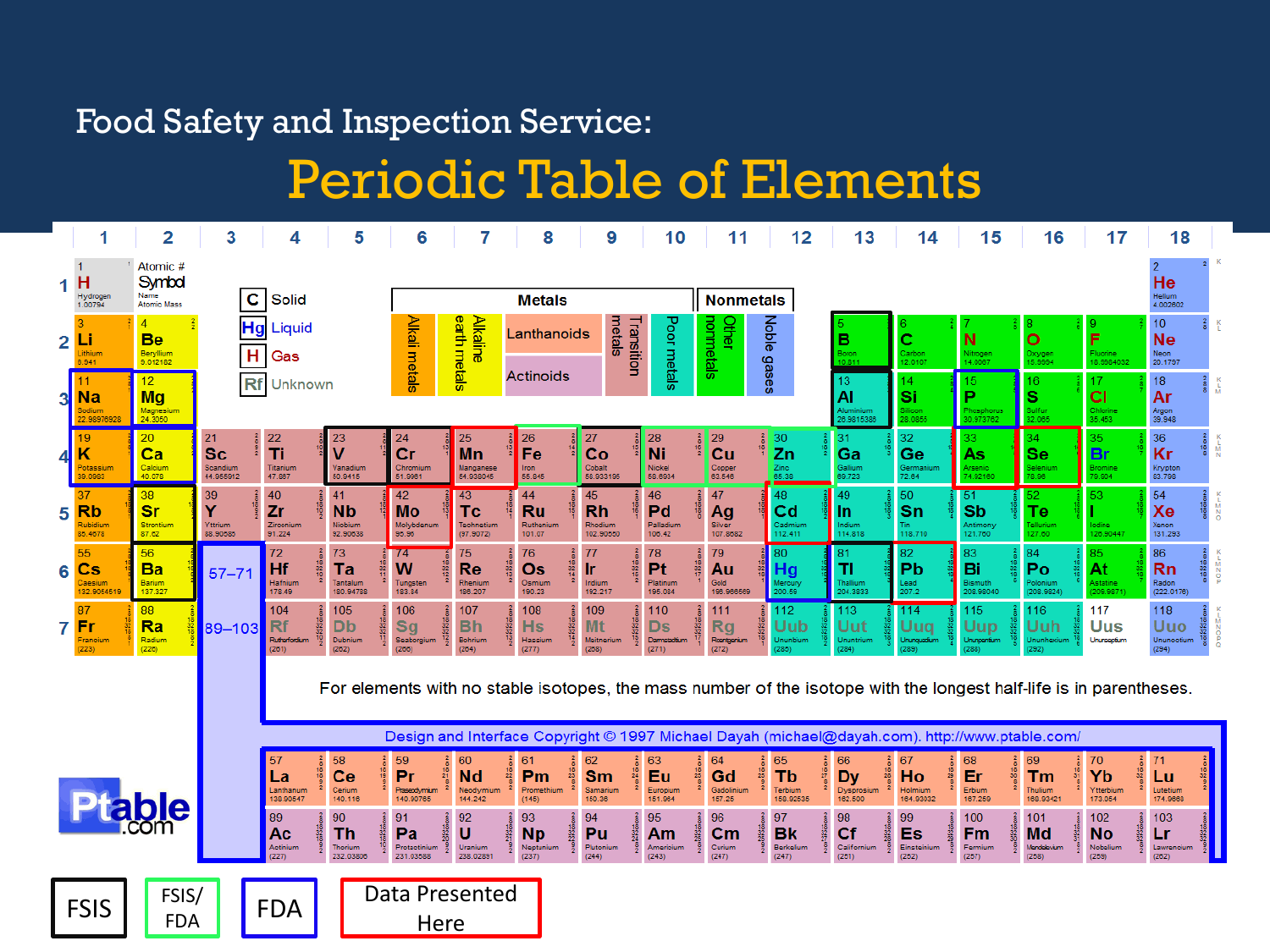## Food Safety and Inspection Service: Metals in Foods

- Arsenic (As) in rice, chicken, wine (distributed through plants or metabolite of veterinary drug)
- Methyl mercury (MeHg) in fish (Minamata Bay, Japan)
- Cadmium (Cd) in leafy vegetables
- Lead (Pb) in wine (used as sweetener in the past)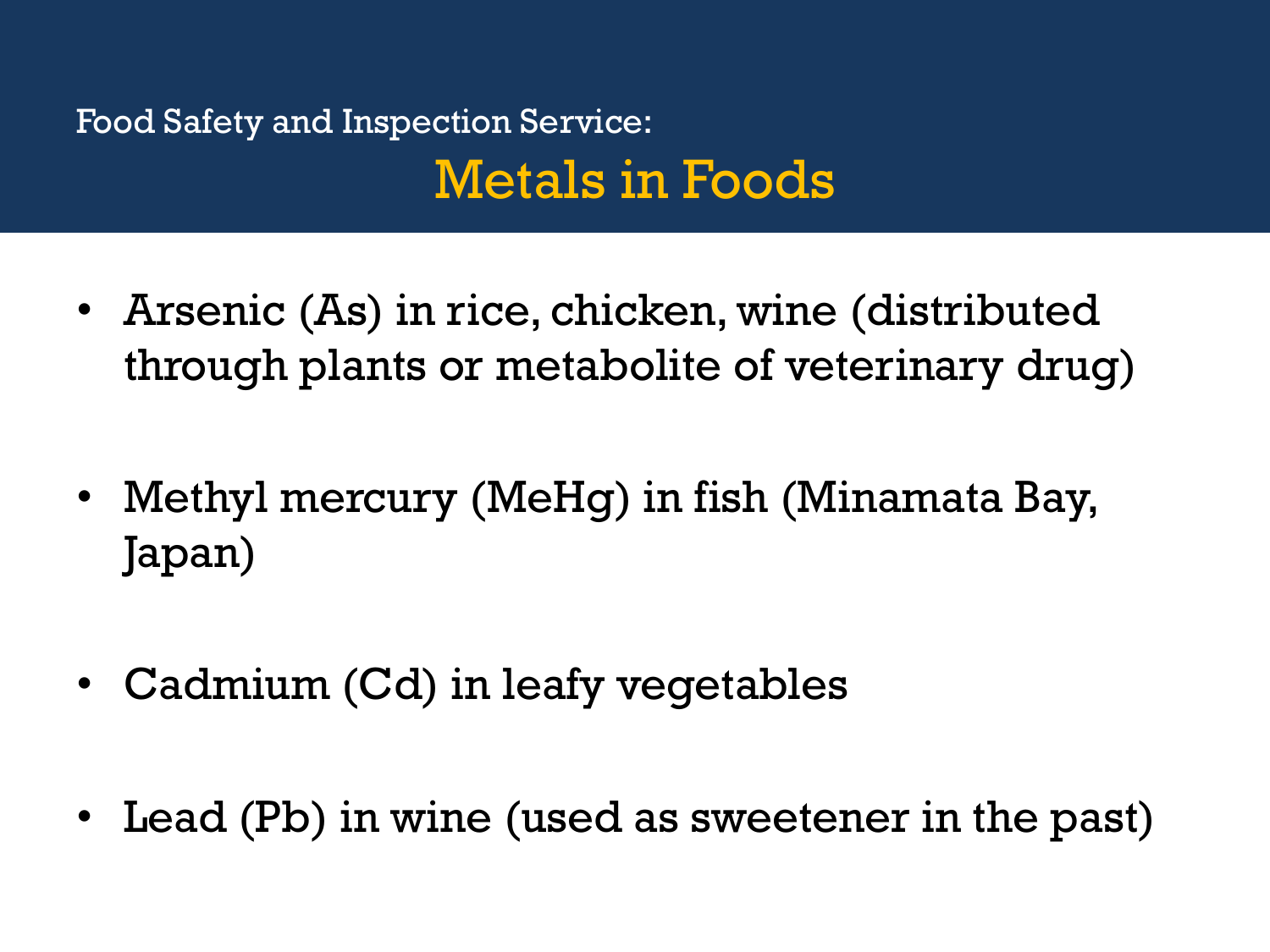## Food Safety and Inspection Service: Sources of Metals in Foods

- Human Exposure – Diet
- Animal Exposure
	- Animal Feed
	- Veterinary Drugs
	- Environment
		- Soil
		- Water
		- Air
- Plant Exposure
	- Soil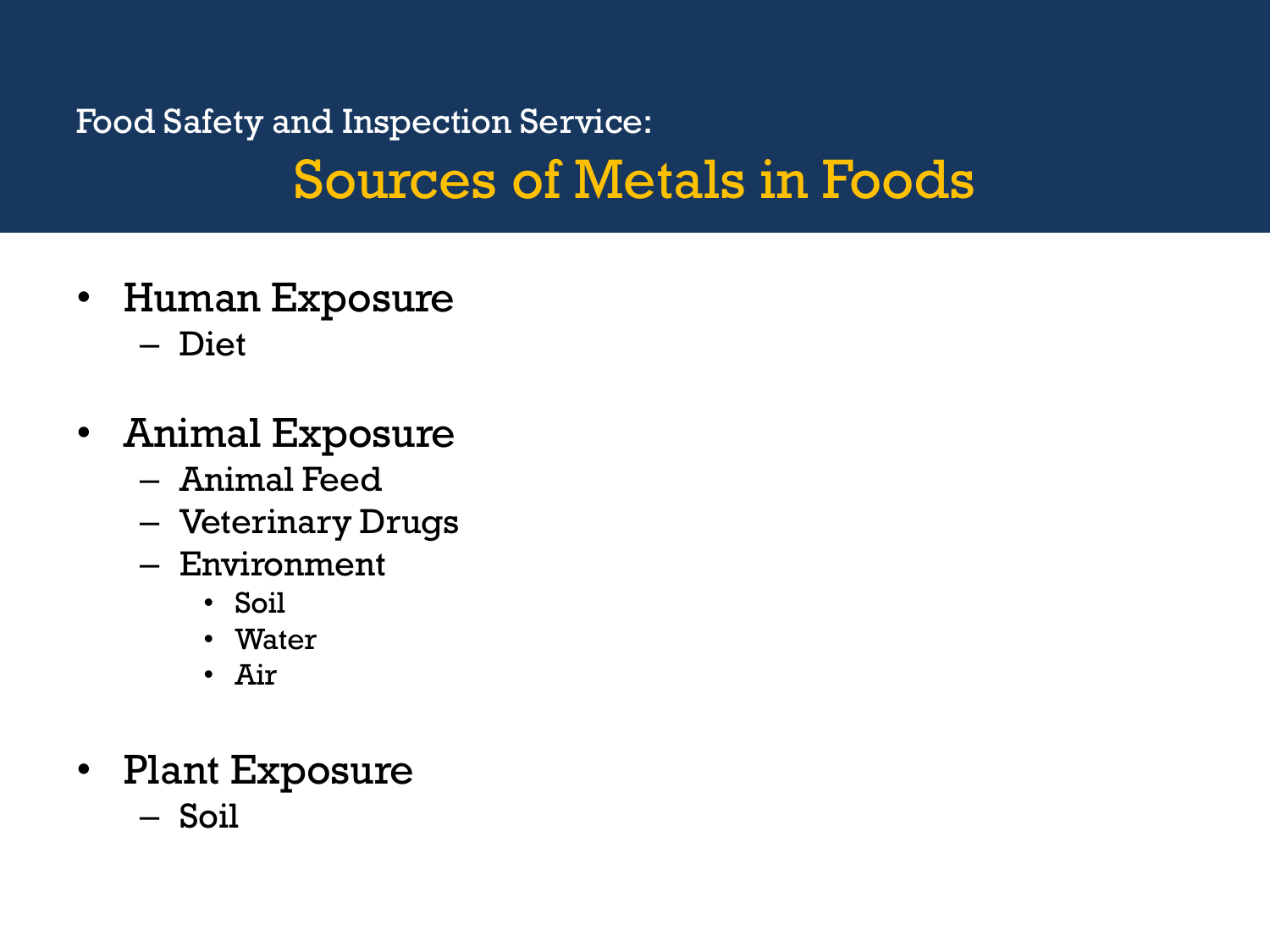## FSIS

• Public Health Agency within the USDA responsible for ensuring that the nation's commercial supply of meat, poultry, and egg products is safe, wholesome, and correctly labeled and packaged.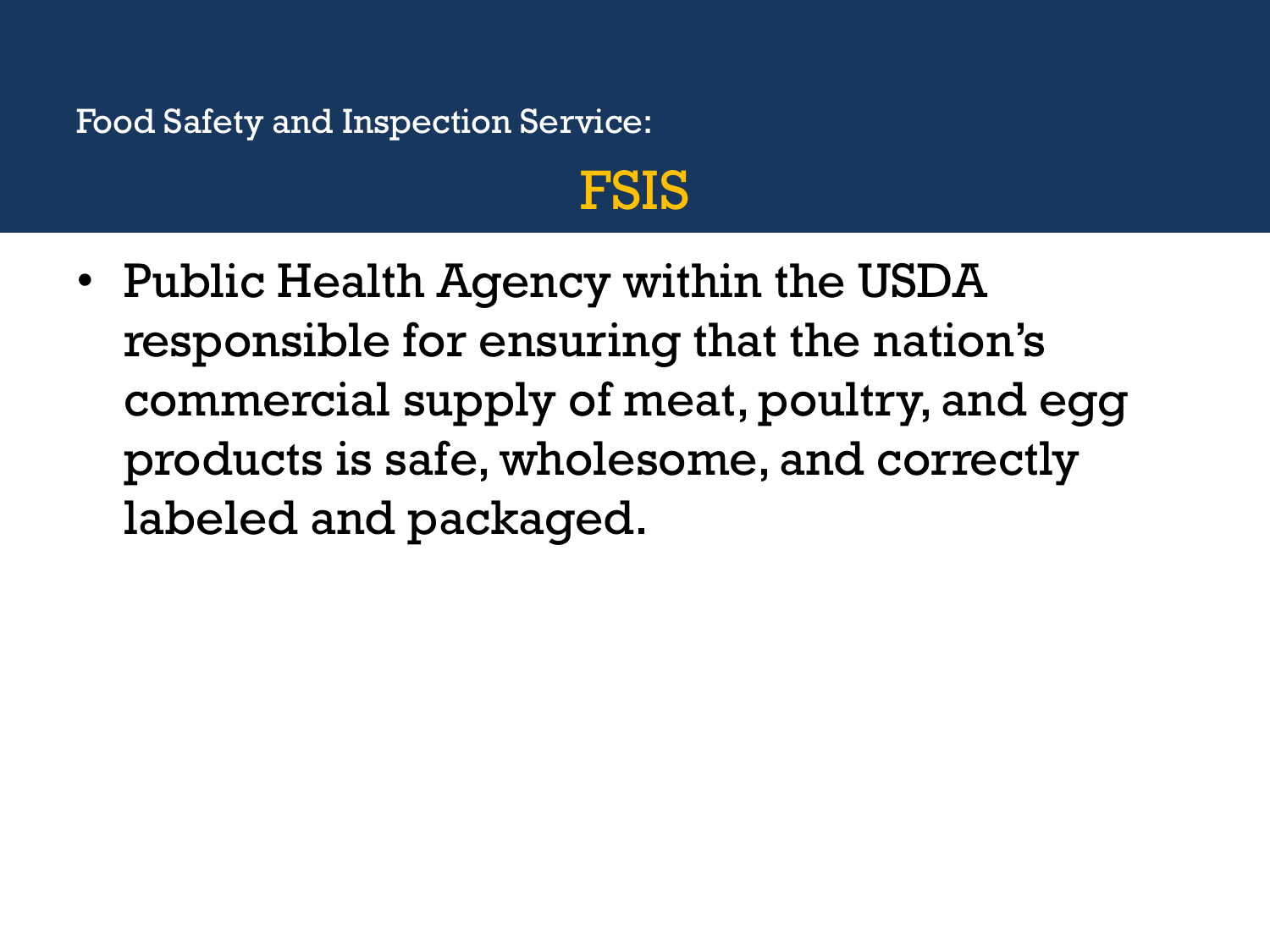## Food Safety and Inspection Service: National Residue Program (NRP)

- Established in 1967, the NRP protects the nation from chemical hazards that might be in meat and poultry products.
- Analyzes various tissues for the presence of trace elements.
	- Tier 1 sampling A certain number of muscle tissue samples are scheduled and collected randomly.
	- Tier 2 sampling Public Health Veterinarians select animals for sampling based on professional judgment.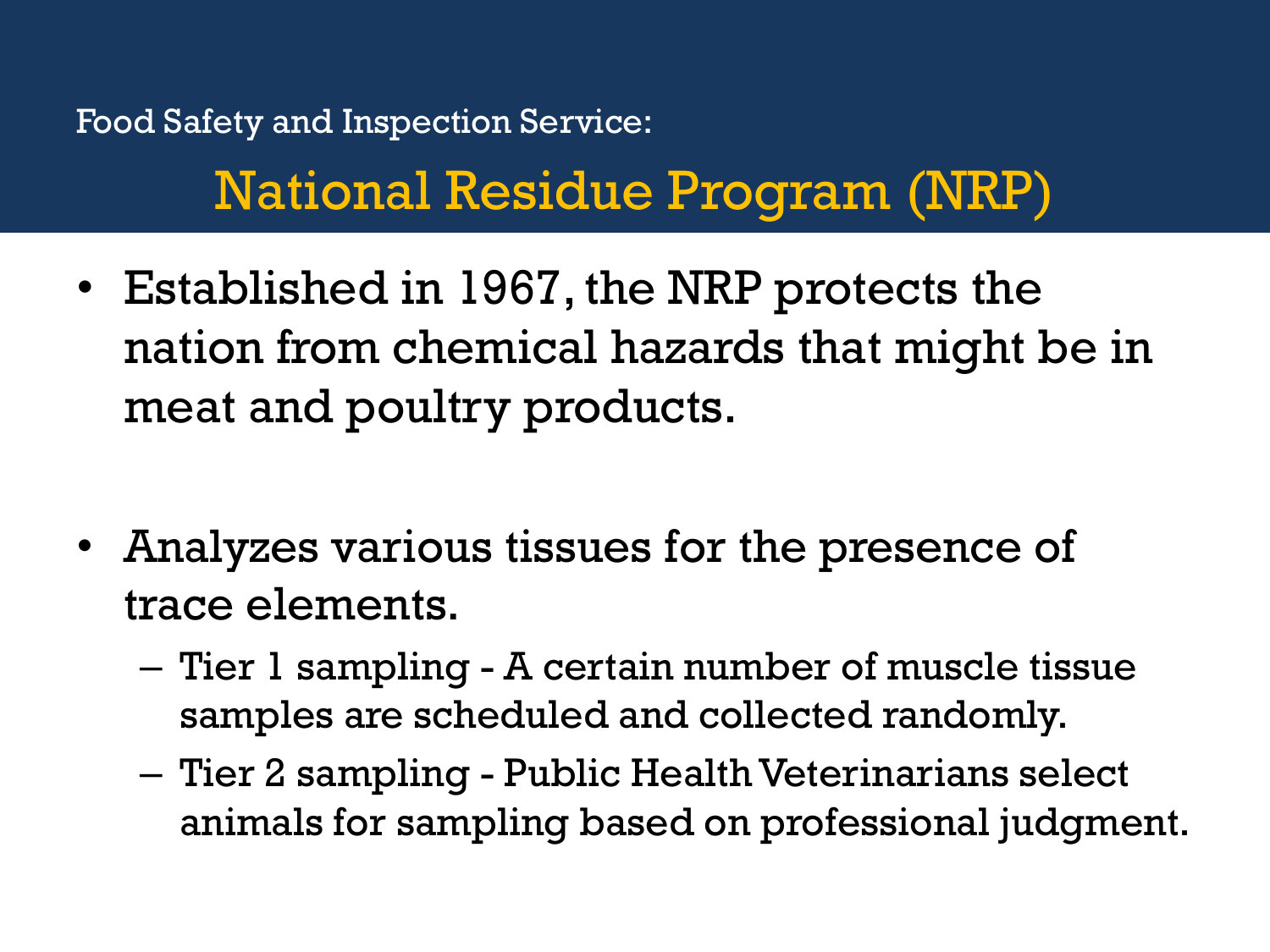## FSIS Metals Sampling

- Atomic Absorption Spectroscopy: As
- Inductively Coupled Plasma Mass Spectrometry (ICP-MS): Cd, Cobalt (Co), Manganese (Mn), Molybdenum (Mo), Pb, Selenium (Se), Thallium (Tl)
- Inductively Coupled Plasma Optical Emission Spectrometry (ICP-OES): Aluminum (Al), Barium (Ba), Boron (B), Chromium (Cr), Copper (Cu), Iron (Fe), Nickel (Ni), Strontium (Sr), Vanadium (V), Zinc (Zn)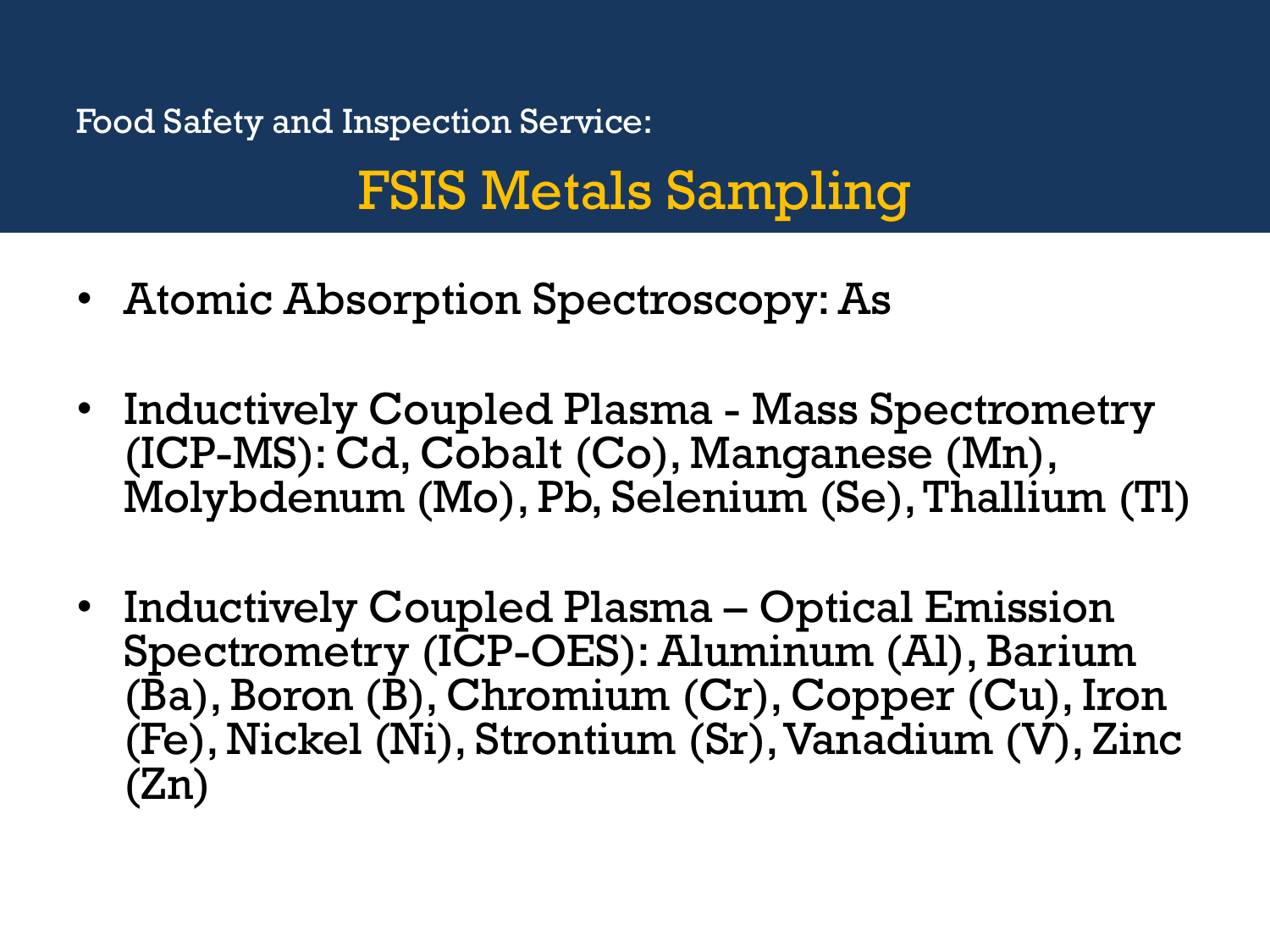## Food Safety and Inspection Service: Food and Drug Administration

• Protects the public health by assuring that foods, other than meat, poultry, and egg products, are safe, wholesome, sanitary, and properly labeled.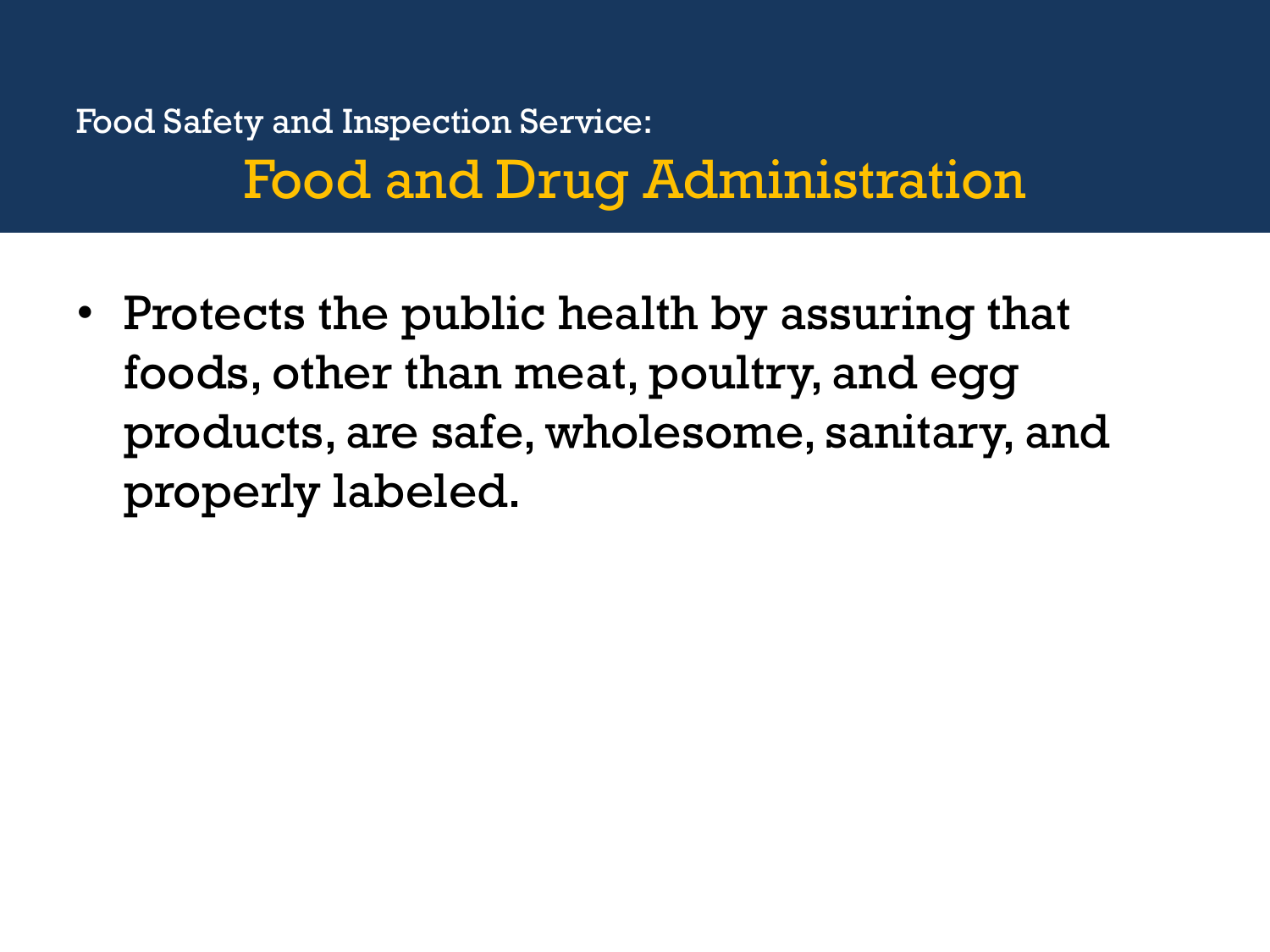## Total Diet Study (TDS)

- Ongoing FDA program that determines levels of various contaminants and nutrients in foods.
- Established in 1961 to monitor radiation in foods.
- Now monitors for pesticide residues, industrial chemicals, and toxic and nutrient elements.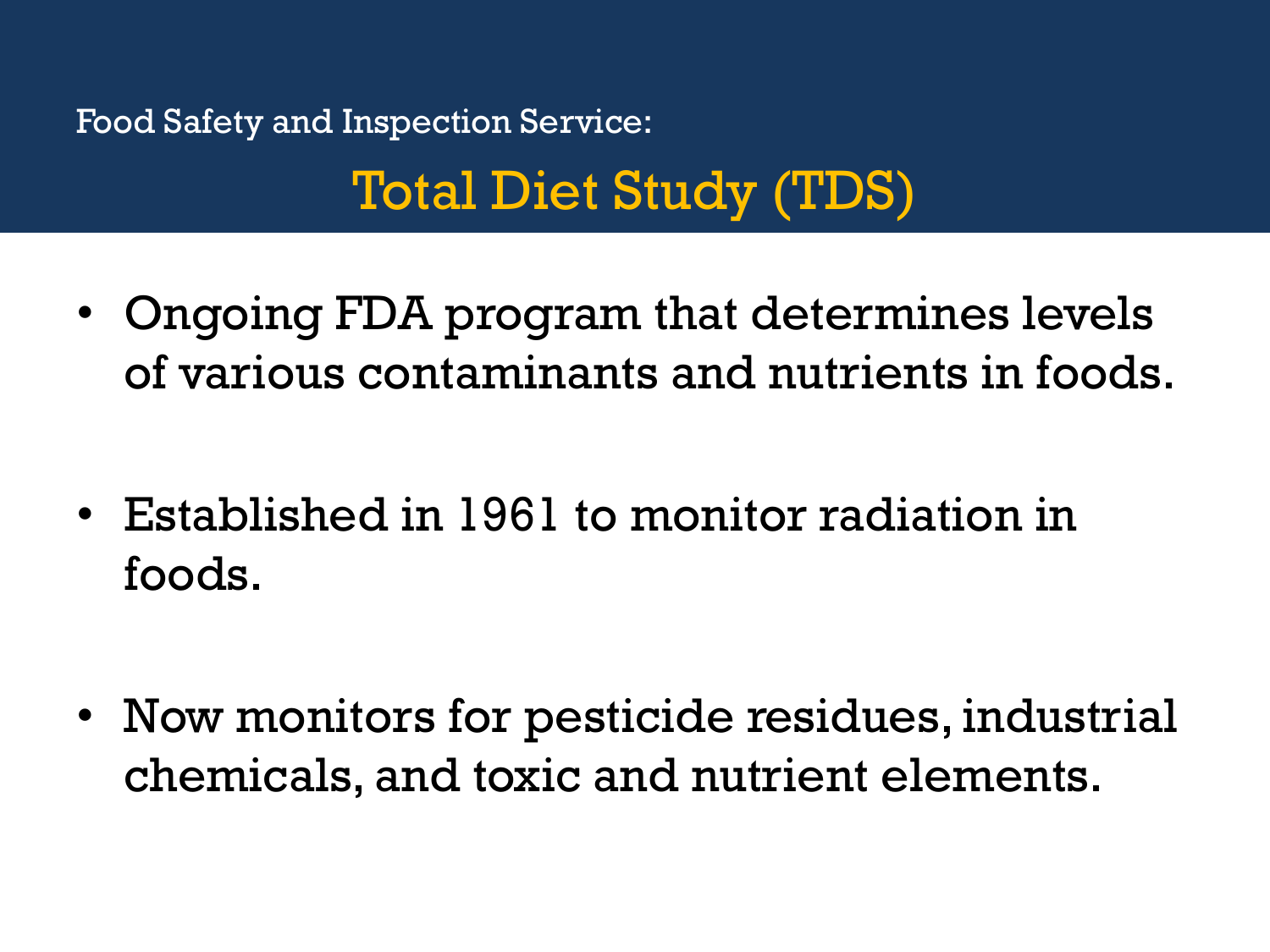## Food Safety and Inspection Service: TDS - Process

- 1. Purchase samples of food.
- 2. Prepare foods as they would be typically be consumed.
- 3. Analyze the foods for contaminants and nutrients.
- 4. Calculate dietary exposure based on average consumption amounts for each food.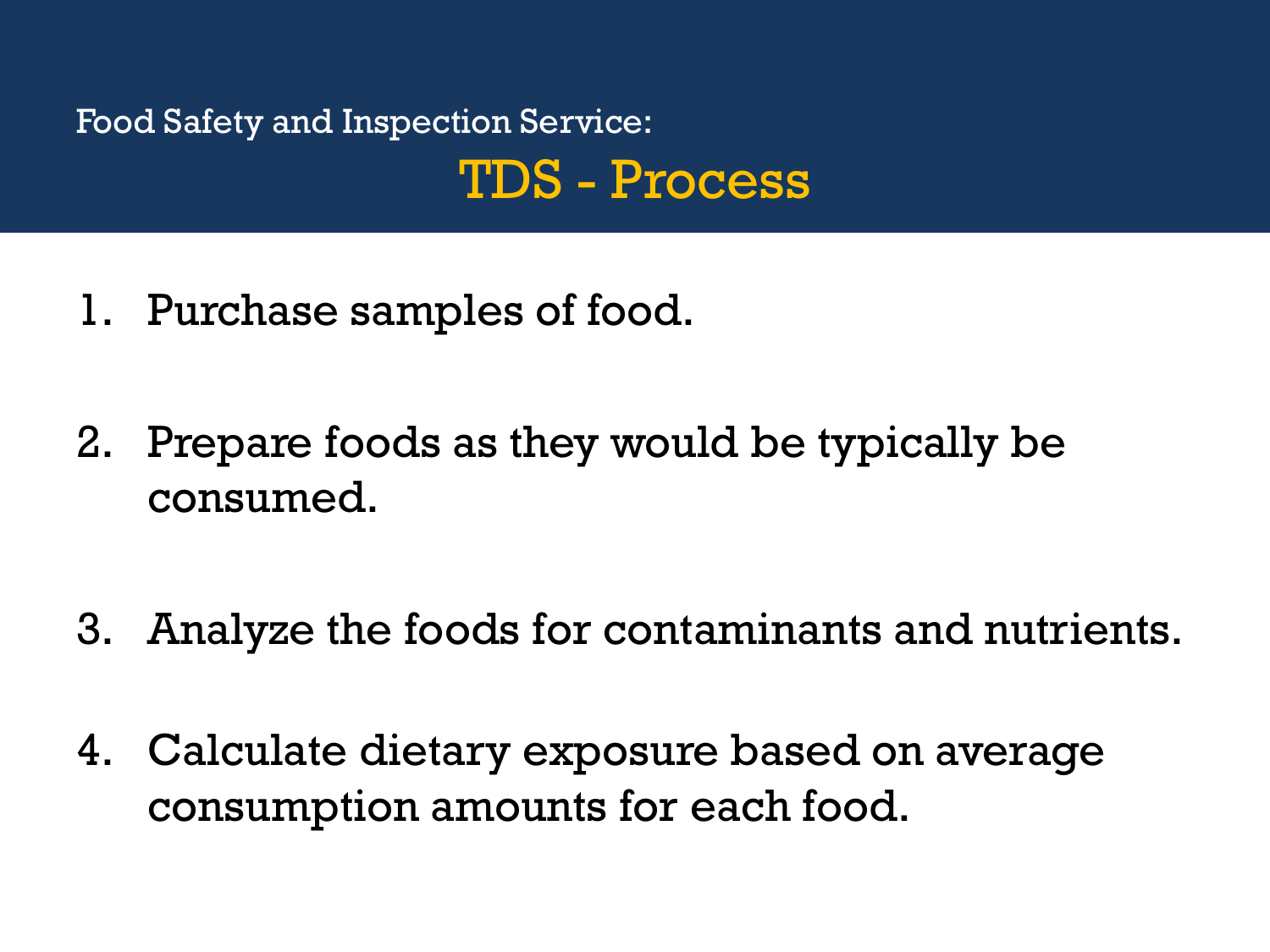## Food Safety and Inspection Service: TDS - Metals

- Monitors for: As, Cd, Calcium (Ca), Cu, Fe, Pb, Magnesium (Mg), Mn, Hg, Ni, Potassium (K), Se, Sodium (Na), Zn
- Others: Phosphorus (P), Iodine (I).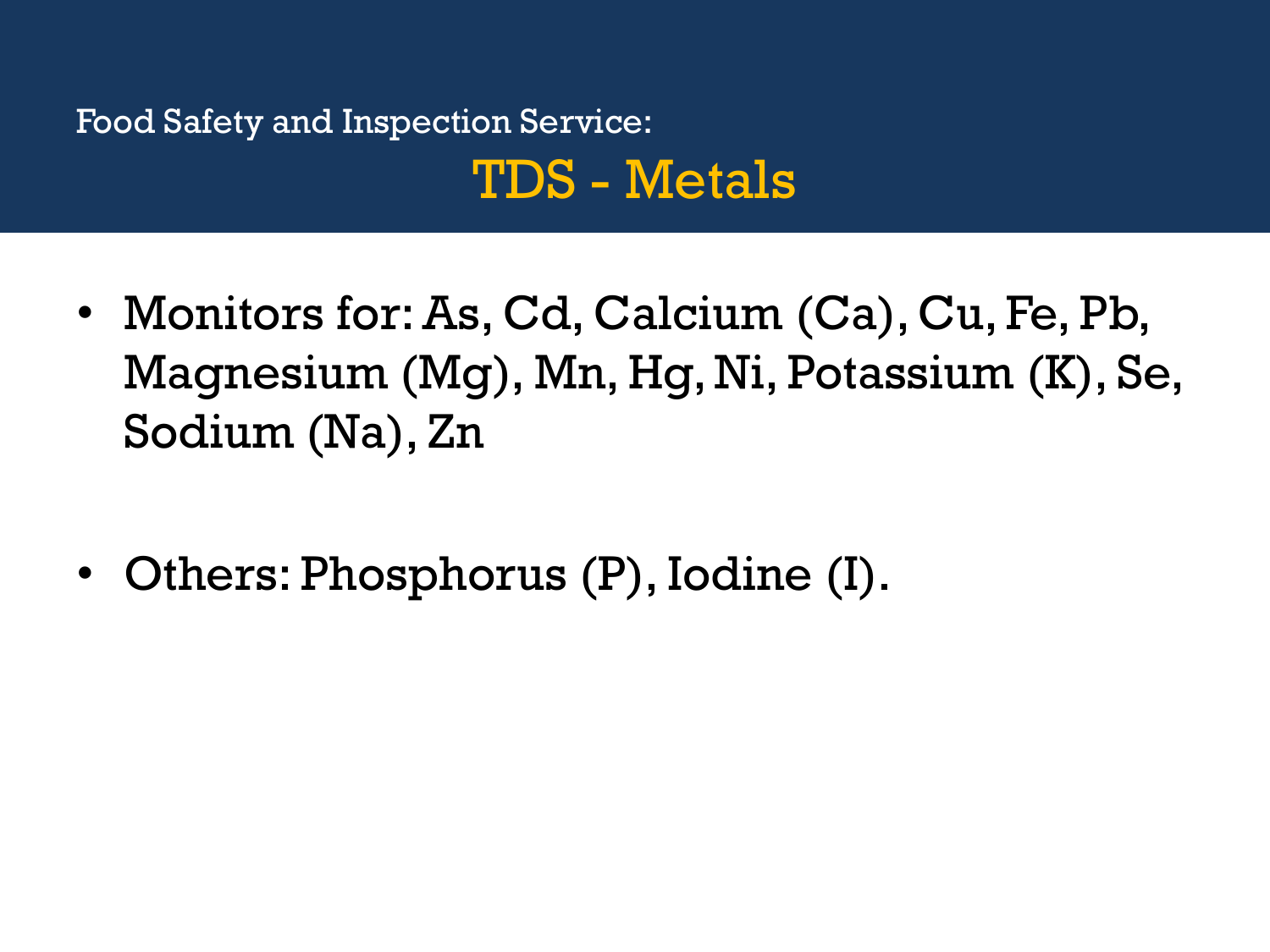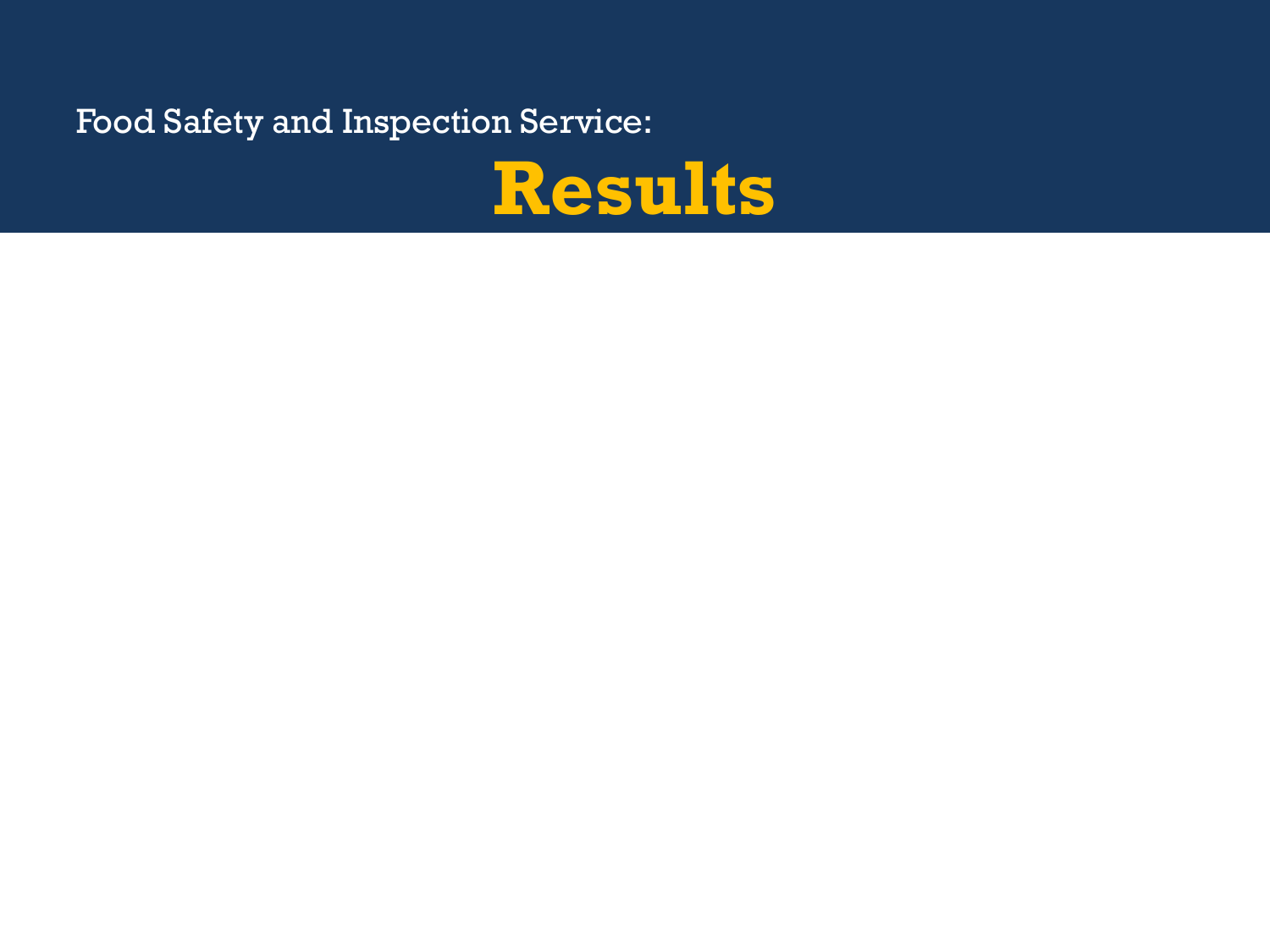## FSIS – 2012 National Residue Program

|                | Metal Animal Class   |        |    |     | Tissue Type Positives Analyses Percent Positive |
|----------------|----------------------|--------|----|-----|-------------------------------------------------|
|                | <b>Beef Cow</b>      | Muscle | 0  | 54  | $0.00\%$                                        |
|                | <b>Bob Veal</b>      | Muscle | 0  | 57  | 0.00%                                           |
|                | Dairy Cow            | Muscle | 0  | 62  | 0.00%                                           |
|                | Heifer               | Muscle | 0  | 40  | 0.00%                                           |
| C <sub>d</sub> | <b>Market Hogs</b>   | Kidney | 70 | 70  | 100.00%                                         |
|                | <b>Market Hogs</b>   | Muscle | 0  | 130 | 0.00%                                           |
|                | Sow                  | Muscle | 0  | 64  | 0.00%                                           |
|                | <b>Steer</b>         | Muscle | 0  | 40  | 0.00%                                           |
|                | Young Chicken Muscle |        | 0  | 52  | 0.00%                                           |
|                | Young Turkey         | Muscle | 0  | 59  | 0.00%                                           |
| Total          |                      |        | 70 | 628 | 11.15%                                          |
|                |                      |        |    |     |                                                 |
|                | <b>Beef Cow</b>      | Muscle | ı  | 54  | 1.85%                                           |
|                | <b>Bob Veal</b>      | Muscle | 0  | 57  | 0.00%                                           |
|                | Dairy Cow            | Muscle | 0  | 62  | $0.00\%$                                        |
|                | Heifer               | Muscle | 0  | 40  | 0.00%                                           |
| Pb             | <b>Market Hogs</b>   | Kidney | 4  | 53  | 7.55%                                           |
|                | <b>Market Hogs</b>   | Muscle | 0  | 88  | 0.00%                                           |
|                | Sow                  | Muscle | ı  | 64  | 1.56%                                           |
|                | Steer                | Muscle | 0  | 40  | 0.00%                                           |
|                | Young Chicken Muscle |        | 0  | 52  | 0.00%                                           |
|                | Young Turkey         | Muscle | 0  | 59  | 0.00%                                           |
| Total          |                      |        | 6  | 569 | 1.05%                                           |

## Cd and Pb

As

|    |             |     | Metal Animal Class Positives Analyses Percent Positive |
|----|-------------|-----|--------------------------------------------------------|
| As | Market Hogs | 671 | $\Omega$ 00%                                           |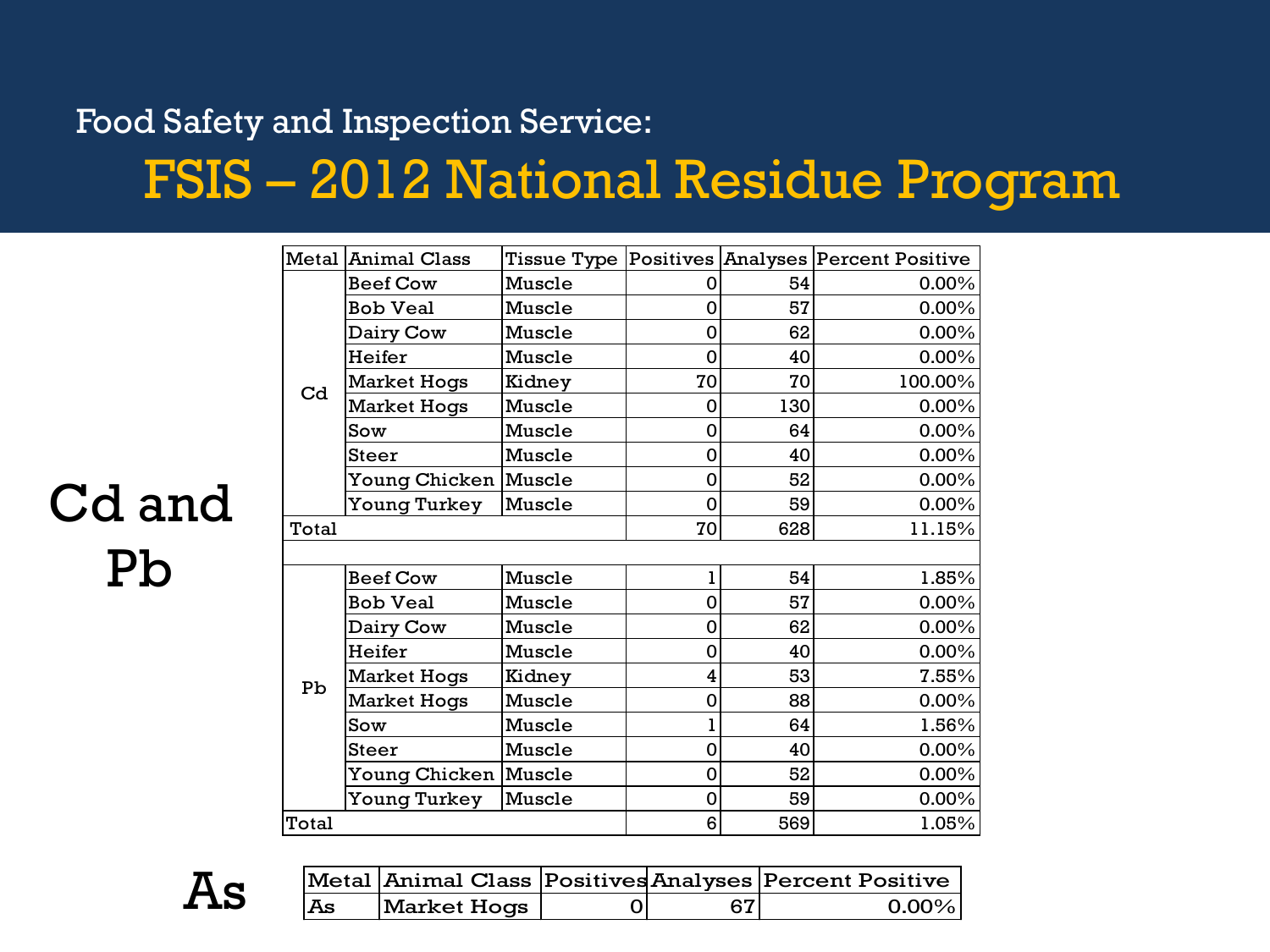## FSIS – 2012 National Residue Program Concentrations

|                | Metal   Animal Class   Tissue Type |        | Concentration<br>Range (ppb) | Median<br>Levels<br>(ppb) | Mean<br>Levels<br>(ppb) |
|----------------|------------------------------------|--------|------------------------------|---------------------------|-------------------------|
| C <sub>d</sub> | Market Hogs                        | Kidney | 20.74 - 424.74               | 99.81                     | 137.90                  |
|                |                                    |        |                              |                           |                         |
|                | <b>Beef Cows</b>                   | Muscle | 33.94                        | N/A                       | N/A                     |
| Pb             | <b>Market Hogs</b>                 | Kidney | 32.84 - 102.20               | 66.24                     | 66.87                   |
|                | Sows                               | Muscle | 30.48                        | N/A                       | N/A                     |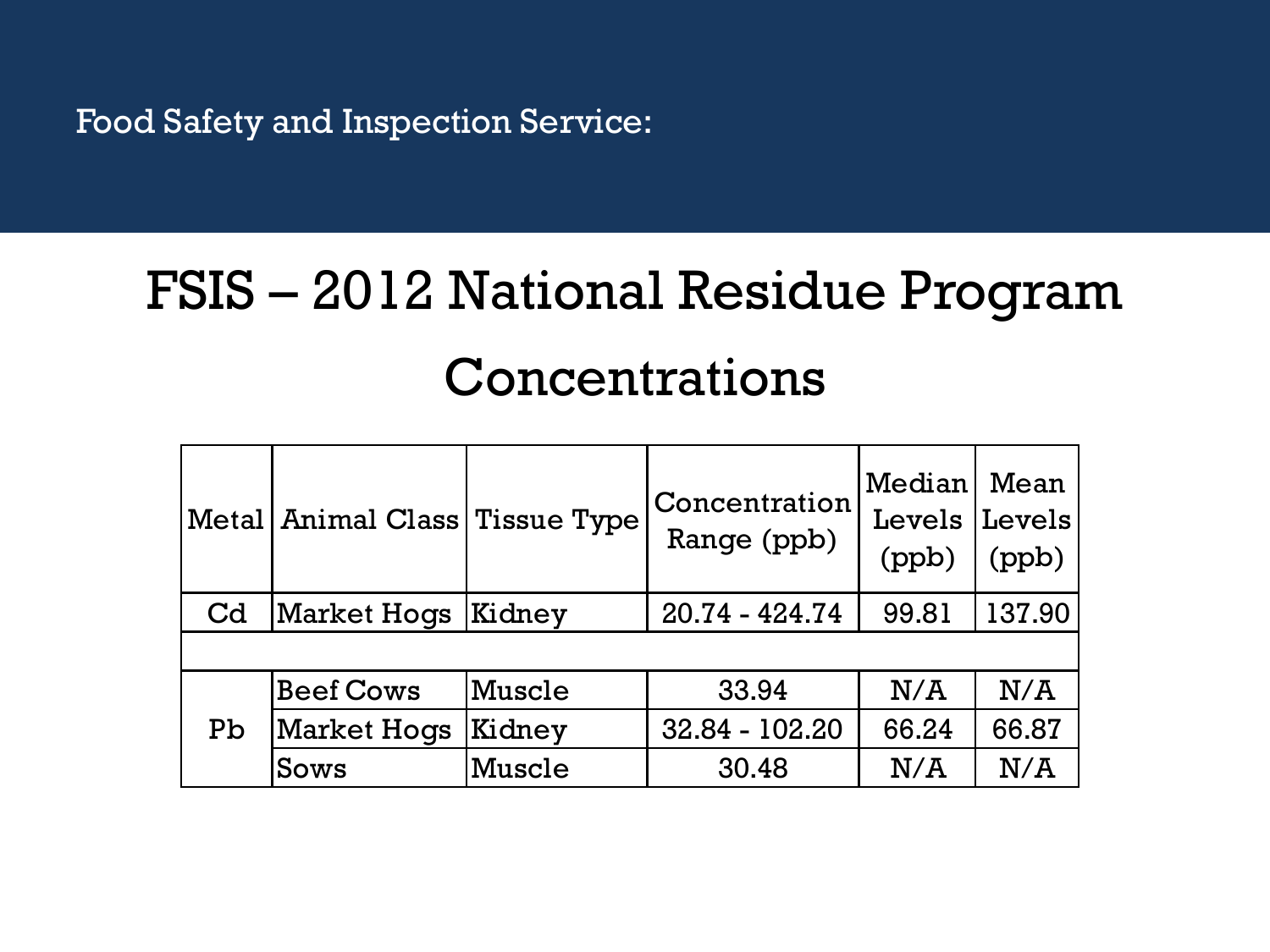## FDA - Total Diet Study

| Metal          | Number of<br>product types<br>metal was<br>detected in | Total<br>number of<br>product<br>types<br>sampled | $%$ of<br>positive<br>analyses |
|----------------|--------------------------------------------------------|---------------------------------------------------|--------------------------------|
| Ās             | 90                                                     | 260                                               | 34.6                           |
| C <sub>d</sub> | 158                                                    | 237                                               | 66.7                           |
| Pb             | 189                                                    | 275                                               | 68.7                           |
| Mn             | 86                                                     | 239                                               | 36.0                           |
| Mo             | 16                                                     | 257                                               | 6.2                            |
| Se             | 110                                                    | 251                                               | 43.8                           |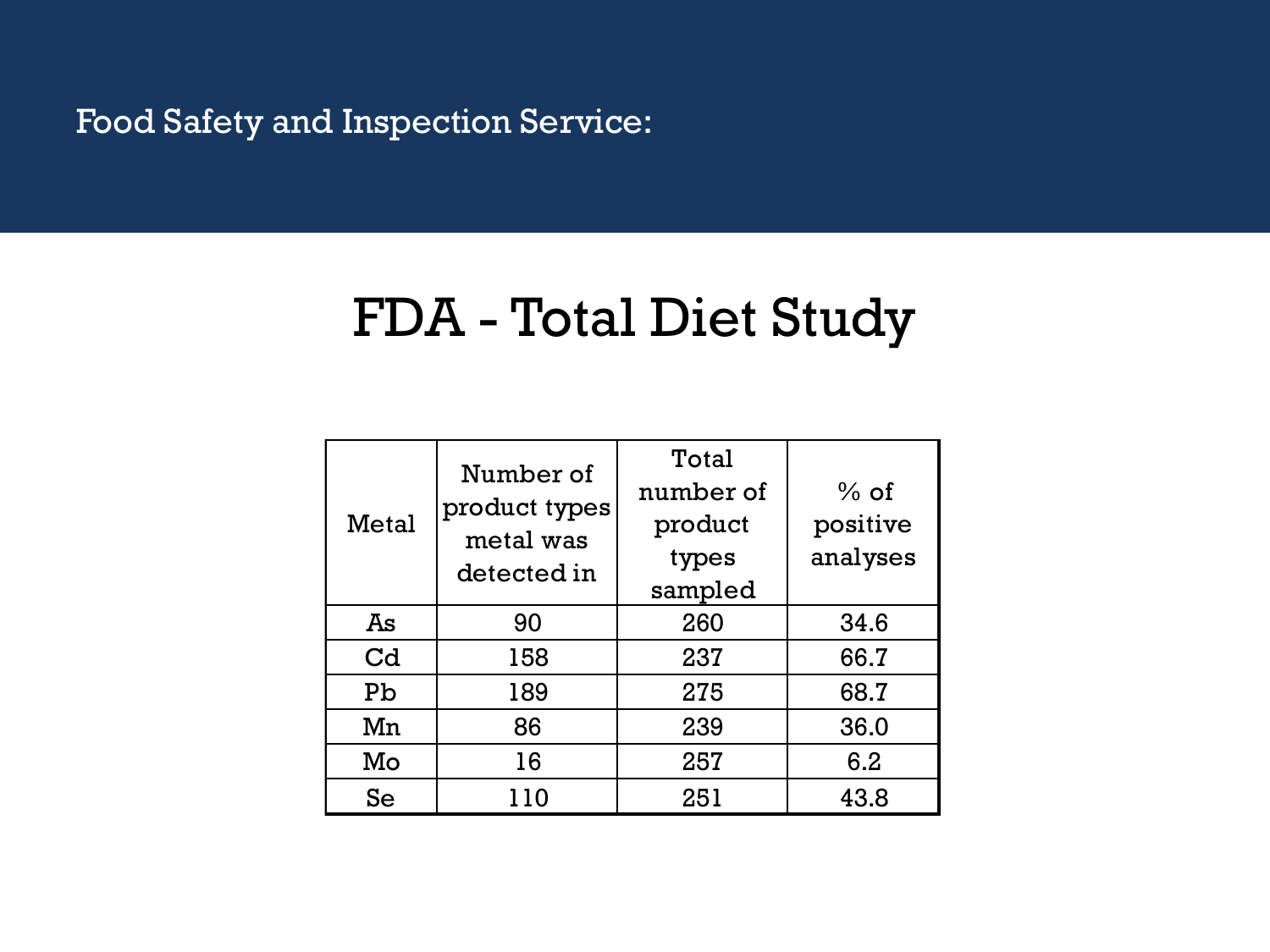## TDS – Top Three Product Types per Metal

| Metal   | <b>TDS Food Name</b>                         | No. analyses   Non-detects   Detects   Mean (ppm)   Max (ppm) |                  |    |       |       |
|---------|----------------------------------------------|---------------------------------------------------------------|------------------|----|-------|-------|
|         | Granola w/ raisins                           | 24                                                            | 2                | 21 | 0.019 | 0.061 |
| Arsenic | Granola bar, w/ raisins                      | 24                                                            | $\mathbf 0$      | 20 | 0.035 | 0.058 |
|         | Chicken breast, fried, fast-food (w/ skin)   | 24                                                            | 4                | 20 | 0.015 | 0.033 |
|         | Chicken leg, fried, fast-food (w/skin)       | 24                                                            | 4                | 19 | 0.016 | 0.044 |
|         |                                              |                                                               |                  |    |       |       |
|         | Apple pie, fresh/frozen                      | 24                                                            | $\mathbf 0$      | 23 | 0.005 | 0.007 |
|         | Oatmeal, plain, cooked                       | 24                                                            | $\overline{2}$   | 22 | 0.002 | 0.004 |
|         | Popcorn, microwave, butter-flavored          | 24                                                            | 0                | 22 | 0.006 | 0.012 |
| Cadmium | Pinto beans, dry, boiled                     | 24                                                            | 4                | 20 | 0.002 | 0.004 |
|         | BF, cereal, oatmeal, dry, prep w/water       | 24                                                            | 4                | 20 | 0.003 | 0.005 |
|         | Chicken leg, fried, fast-food (w/skin)       | 24                                                            | $\overline{2}$   | 20 | 0.004 | 0.008 |
|         | Coleslaw, mayonnaise-type, from grocery/deli | 24                                                            | $\boldsymbol{0}$ | 20 | 0.004 | 0.008 |
|         |                                              |                                                               |                  |    |       |       |
|         | Syrup, chocolate                             | 24                                                            |                  | 23 | 0.016 | 0.027 |
| Lead    | Apricots                                     | 24                                                            |                  | 22 | 0.015 | 0.036 |
|         | Sweet potatoes, canned                       | 24                                                            | $\overline{2}$   | 22 | 0.012 | 0.018 |
|         | BF, juice, grape                             | 24                                                            |                  | 21 | 0.011 | 0.02  |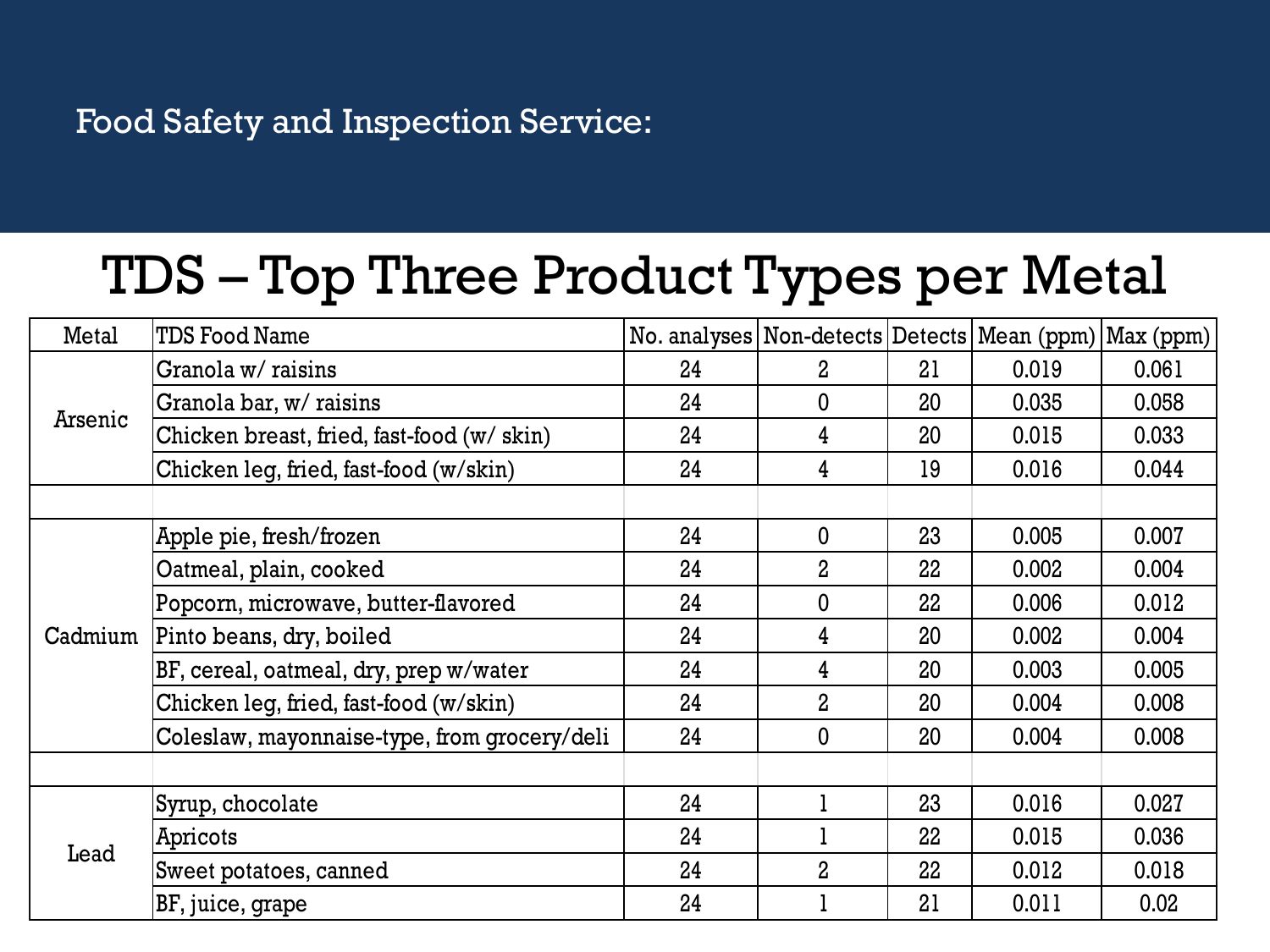## TDS – Top Three Product Types per Metal

| Metal | TDS Food Name                                                      | No. analyses   Non-detects   Detects   Mean (ppm)   Max (ppm) |                |    |      |      |
|-------|--------------------------------------------------------------------|---------------------------------------------------------------|----------------|----|------|------|
|       | Peach, raw/frozen                                                  | 24                                                            | 0              | 24 | 0.46 | 0.61 |
|       | Pear, raw (w/ peel)                                                | 24                                                            | 0              | 24 | 0.43 | 0.54 |
|       | Tomato juice, bottled                                              | 24                                                            | $\mathbf{0}$   | 24 | 0.64 | 0.77 |
|       | Cantaloupe, raw/frozen                                             | 24                                                            | 0              | 23 | 0.44 | 0.89 |
|       | Soup, vegetable beef, canned, cond, prep w/water                   | 24                                                            | $\mathbf 0$    | 23 | 0.62 | 0.84 |
|       | BF, pears                                                          | 24                                                            |                | 23 | 0.44 | 0.63 |
|       | Manganese Clam chowder, New England, canned cond, prep w/ whl milk | 24                                                            |                | 23 | 0.44 | 0.68 |
|       | Apricots, canned in heavy/light syrup                              | 24                                                            |                | 23 | 0.39 | 0.51 |
|       | Corn, canned                                                       | 24                                                            | $\Omega$       | 22 | 0.68 | 1.18 |
|       | Watermelon, raw/frozen                                             | 24                                                            | 0              | 22 | 0.5  |      |
|       | BF, peaches                                                        | 24                                                            |                | 22 | 0.66 | 0.92 |
|       | Mushrooms, raw                                                     | 24                                                            | $\overline{2}$ | 22 | 0.4  | 0.57 |
|       | Beef and vegetable stew, canned                                    | 23                                                            |                | 22 | 0.51 | 0.72 |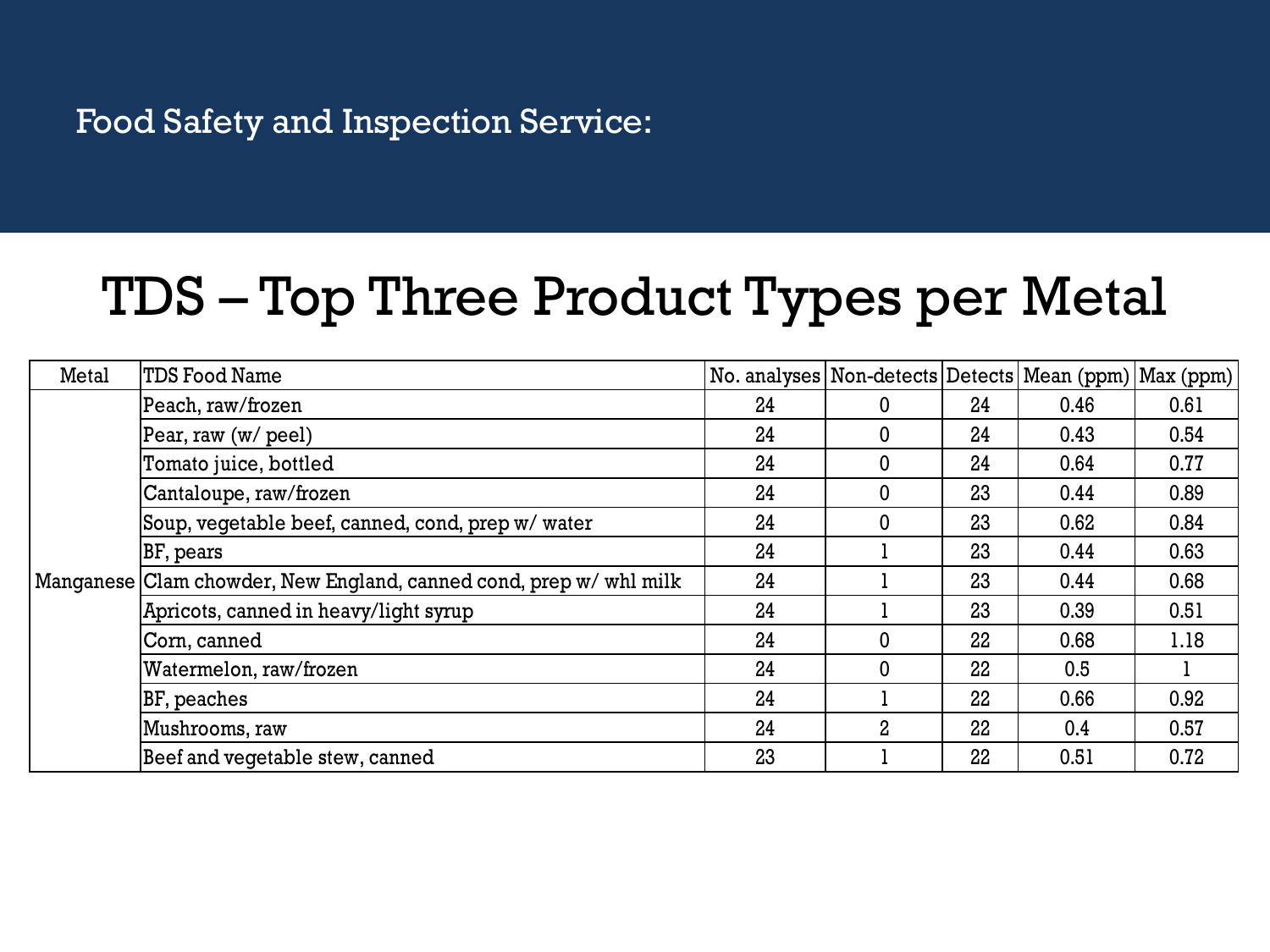## TDS – Top Three Product Types per Metal

| Metal    | <b>TDS Food Name</b>                                  | No. analyses   Non-detects |                | Detects | Mean (ppm) Max (ppm) |       |
|----------|-------------------------------------------------------|----------------------------|----------------|---------|----------------------|-------|
|          | Liver (beef/calf), pan-cooked w/ oil                  | 8                          | 0              | 8       | 1.45                 | 1.66  |
|          | Pinto beans, dry, boiled                              | 8                          | 0              | 8       | 1.32                 | 1.64  |
|          | Crisped rice cereal                                   | 8                          | 0              | 8       | 0.898                | 1.28  |
|          | Molybdenum Oat ring cereal                            | 8                          | 0              | 8       | 1.26                 | 1.44  |
|          | White beans, dry, boiled                              | 8                          | $\mathbf 0$    | 8       | 1.137                | 1.78  |
|          | Granola w/ raisins                                    | 8                          | $\overline{a}$ | 6       | 0.589                | 0.815 |
|          | Shredded wheat cereal                                 | 8                          | 3              | 5       | 0.554                | 0.984 |
|          |                                                       |                            |                |         |                      |       |
|          | Half & half cream                                     | 20                         | 0              | 20      | 0.026                | 0.053 |
|          | Infant formula, milk-based, low iron, RTF             | 20                         | 0              | 20      | 0.026                | 0.036 |
|          | Infant formula, soy-based, RTF                        | 20                         | 0              | 20      | 0.024                | 0.037 |
|          | Beef and vegetable stew, canned                       | 20                         | 0              | 20      | 0.024                | 0.036 |
|          | Corn/hominy grits, enriched, cooked                   | 20                         |                | 19      | 0.018                | 0.026 |
| Selenium | BF, turkey and rice                                   | 20                         | 0              | 19      | 0.027                | 0.046 |
|          | Soup, bean w/ bacon/pork, canned, cond, prep w/ water | 20                         | 0              | 19      | 0.024                | 0.051 |
|          | Sour cream dip, any flavor                            | 20                         | 0              | 19      | 0.029                | 0.042 |
|          | Milk, whole, fluid                                    | 20                         | 0              | 18      | 0.032                | 0.044 |
|          | Milk, chocolate, lowfat, fluid                        | 20                         | $\overline{2}$ | 18      | 0.029                | 0.039 |
|          | Salad dressing, creamy/buttermilk type, regular       | 20                         |                | 18      | 0.027                | 0.049 |
|          | Salad dressing, creamy/buttermilk type, low-calorie   | 20                         | $\overline{a}$ | 18      | 0.018                | 0.033 |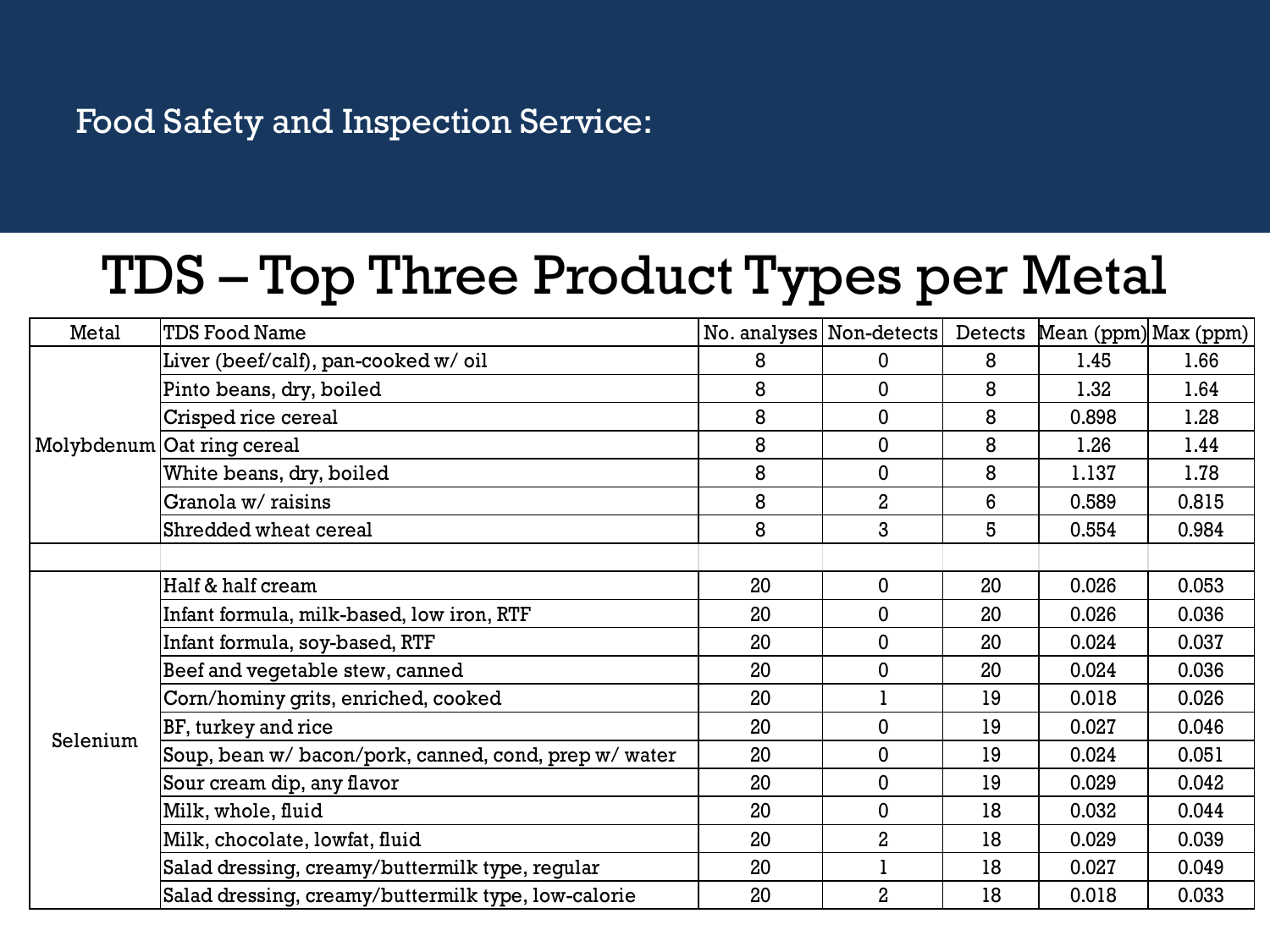Food Safety and Inspection Service: Paracelsus

> Dosis facit venenum. The dose makes the poison.

• The concentrations presented here are of limited value unless an exposure assessment is performed to determine if the levels found and the rate of consumption pose a public health risk.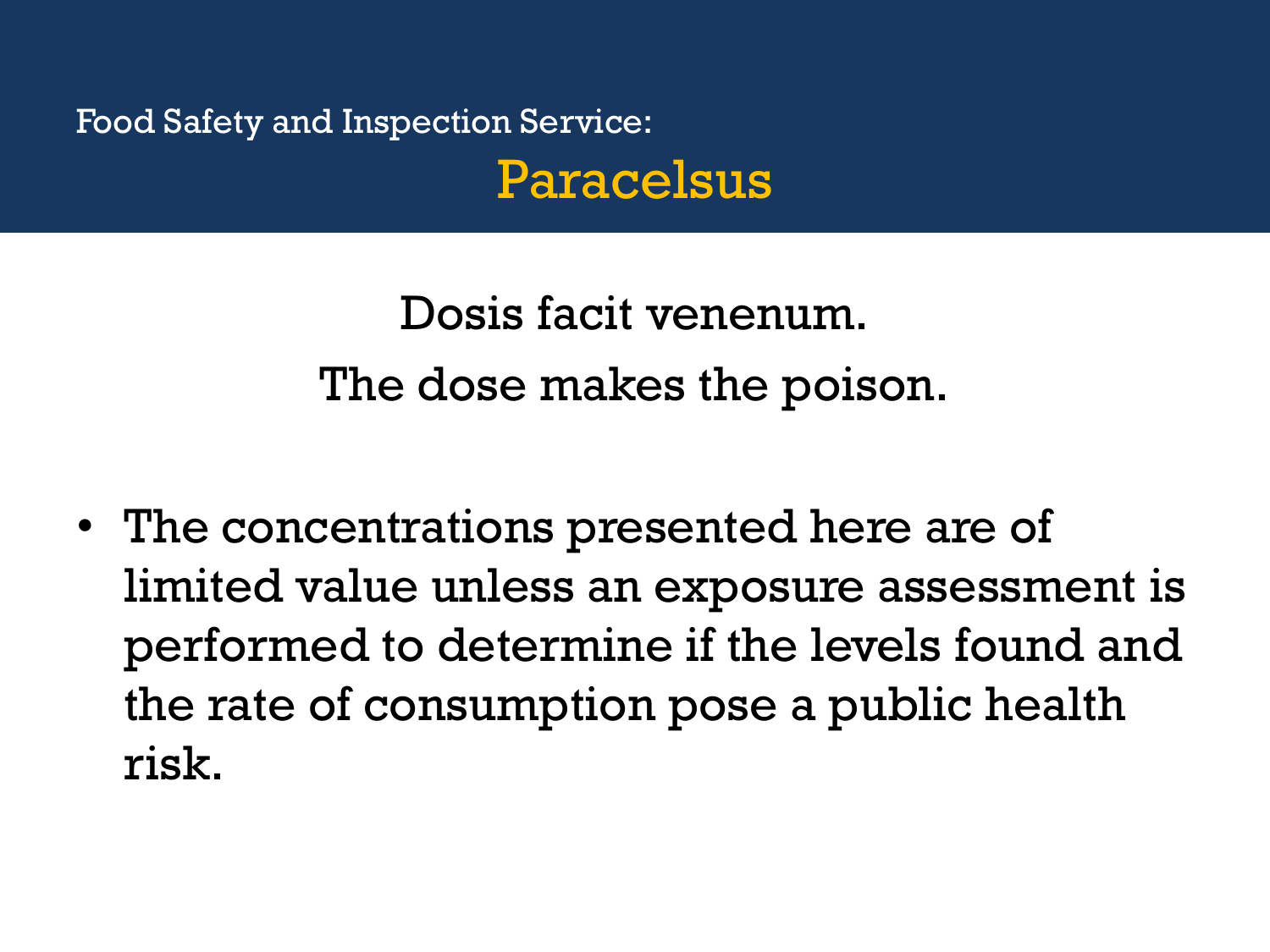#### Dose and Dose-Rate matter



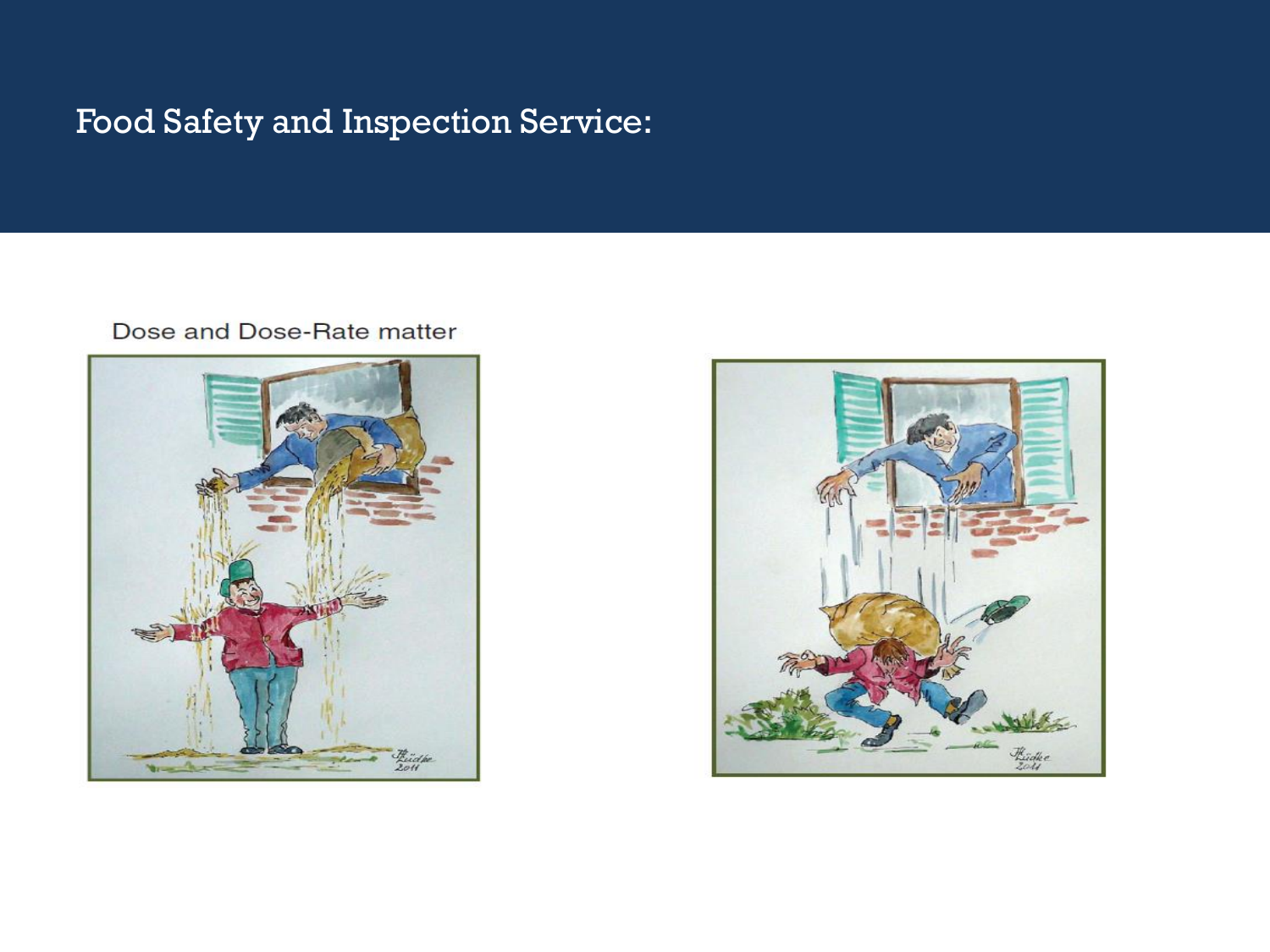## Food Safety and Inspection Service: Acknowledgements

- Charlie Santerre, Ph.D.
- Stephanie Briguglio
- Chris Sack
- Patty Bennett, DVM, MS, DACVPM, MPP
- Mansi Krishan, Ph.D.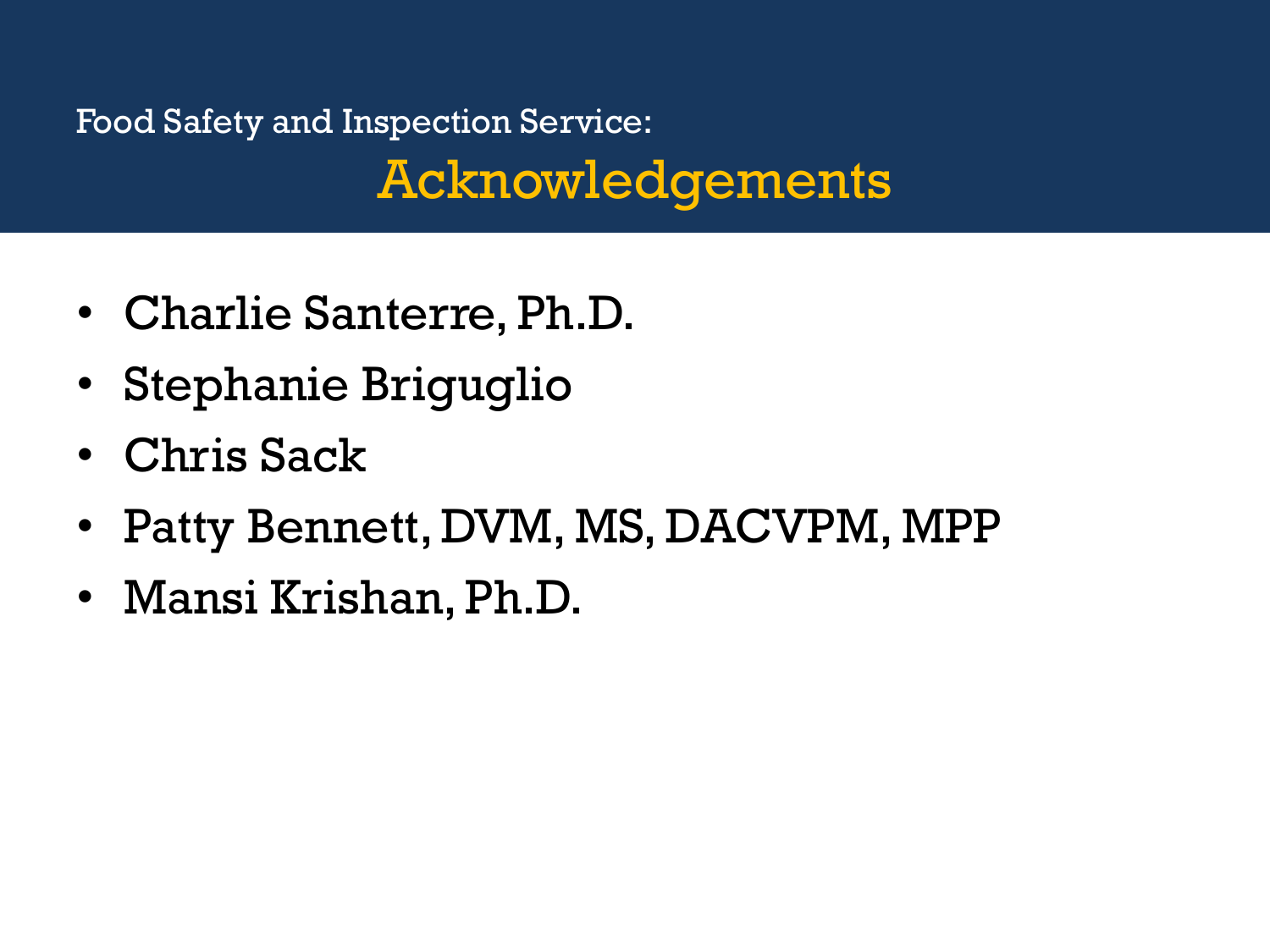## Thank you!

¡Gracias!

Questions?

¿Preguntas?

[jorge.munizortiz@fsis.usda.gov](mailto:jorge.munizortiz@fsis.usda.gov)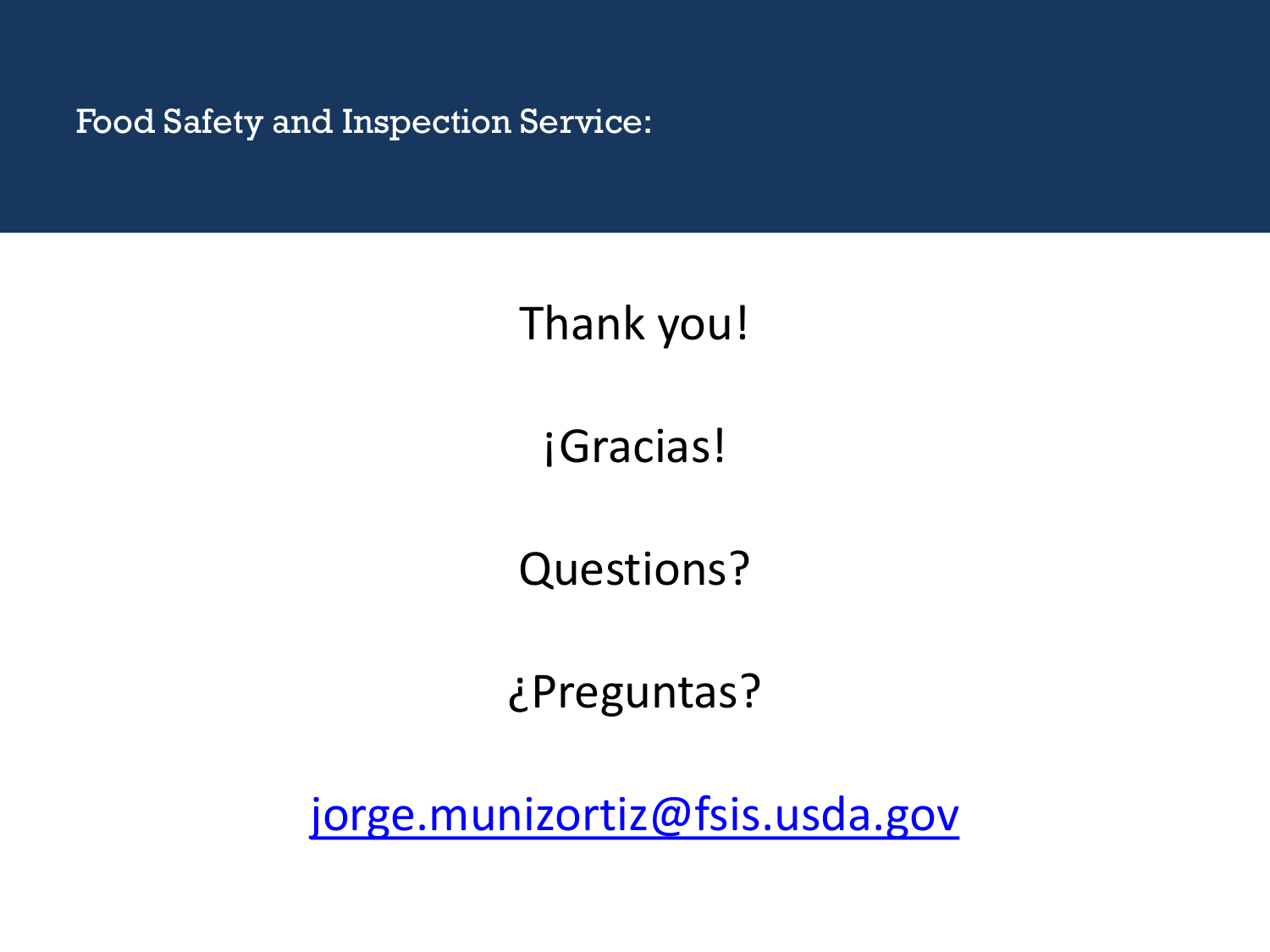## Food Safety and Inspection Service: References/Links

- FSIS 2012 Red Book: [http://www.fsis.usda.gov/wps/portal/fsis/topics/data](http://www.fsis.usda.gov/wps/portal/fsis/topics/data-collection-and-reports/chemistry/red-books/red-book)[collection-and-reports/chemistry/red-books/red-book](http://www.fsis.usda.gov/wps/portal/fsis/topics/data-collection-and-reports/chemistry/red-books/red-book)
- FSIS 2015 Blue Book: [http://www.fsis.usda.gov/wps/portal/fsis/topics/data](http://www.fsis.usda.gov/wps/portal/fsis/topics/data-collection-and-reports/chemistry/blue-books/ct_index)[collection-and-reports/chemistry/blue](http://www.fsis.usda.gov/wps/portal/fsis/topics/data-collection-and-reports/chemistry/blue-books/ct_index)[books/ct\\_index](http://www.fsis.usda.gov/wps/portal/fsis/topics/data-collection-and-reports/chemistry/blue-books/ct_index)
- Total Diet Study: [http://www.fda.gov/Food/FoodScienceResearch/Total](http://www.fda.gov/Food/FoodScienceResearch/TotalDietStudy/default.htm) [DietStudy/default.htm](http://www.fda.gov/Food/FoodScienceResearch/TotalDietStudy/default.htm)